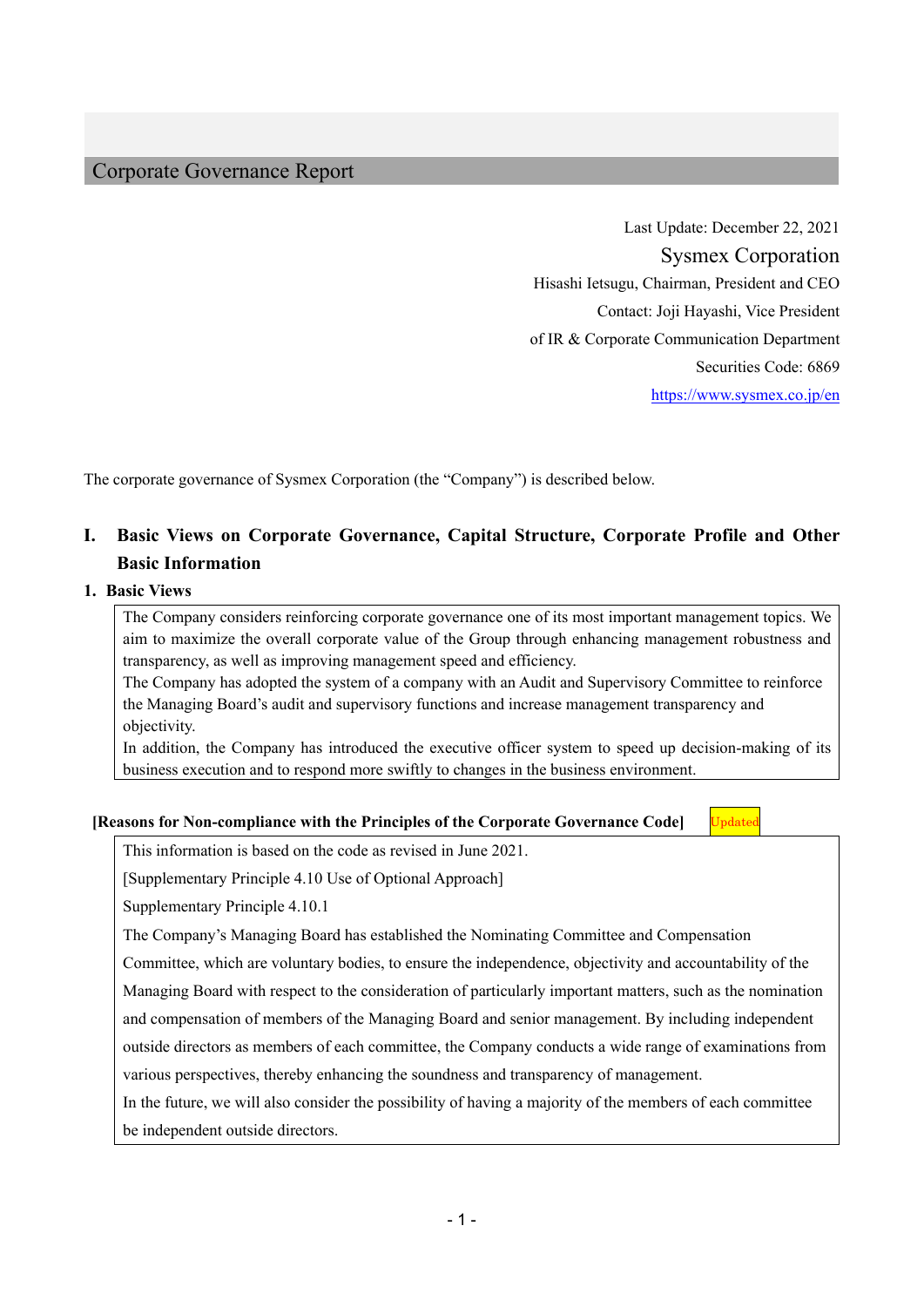#### **[Disclosure Based on the Principles of the Corporate Governance Code]**

Jpdated

[Principle 1.4 Cross-Shareholdings]

Our basic policy is to reinforce and stabilize the management base, as well as contribute to regional economic development, in order to ensure sustainable increases in the Group's corporate value. When increasing or liquidating our holdings of shares in a particular company, as well as exercising voting rights, we consider the economic rationality of investees' moves from a medium- to long-term perspective and in connection with and forecasts for the regional economy and make decisions after the Managing Board verifies the purpose and rationality of holding such shares each year.

The Management Board judges that the Company's individual holdings is appropriate at the end of each half fiscal year.

#### [Principle 1.7 Related Party Transactions]

Based on the Companies Act, competing transactions and conflict-of-interest transactions by members of the Managing Board require Managing Board approval, in accordance with the Company's Managing Board Regulations. Furthermore, a member of the Managing Board who engages in such transactions shall report them to the Managing Board without delay.

Transactions with major shareholders that exceed certain provisions in the Managing Board Regulations and items with a high level of importance require the approval of the Managing Board.

Also, the content of related party transactions, transaction conditions and the policy for determining transaction conditions are disclosed in the Company's securities report.

Furthermore, the Company regularly confirms with related parties that systems are in place to avoid being disadvantageous to the Company.

[Principle 2.4 Ensuring Diversity, Including Active Participation of Women

Supplementary Principle 2.4.1

The Core Behaviors of the Sysmex Way, our Group corporate philosophy, promises employees that "We honor diversity, respect the individuality of each employee, and provide them with a workplace where they can realize their full potential. We value the spirit of independence and challenge, provide employees with opportunities for self-fulfillment and growth, and reward them for their accomplishments". Based on this, we have in place a human resource development system that develops capabilities in an ongoing and systematic manner. We promote diversity and inclusion, and we have introduced various systems in an effort to create a corporate culture that provides diverse employees with a sense of unity globally and the ability to maximize their skills.

We are working to increase the female managers ratio and the ratio of mid-career recruits assigned to management posts. The results of these efforts are disclosed in our integrated report.

Please refer to our website.

(https://www.sysmex.co.jp/en/ir/library/annual-reports/index.html)

[Principle 2.6 Performing Functions as Asset Owner of the Corporate Pension]

The Company invests defined benefit pension assets through a pension asset investment committee composed of personnel who are suitably qualified to make pension investments. The status of investing is monitored in accordance with the Fundamental Policy on Investing Pension Assets set forth by the Company.

[Principle 3.1 Full Disclosure]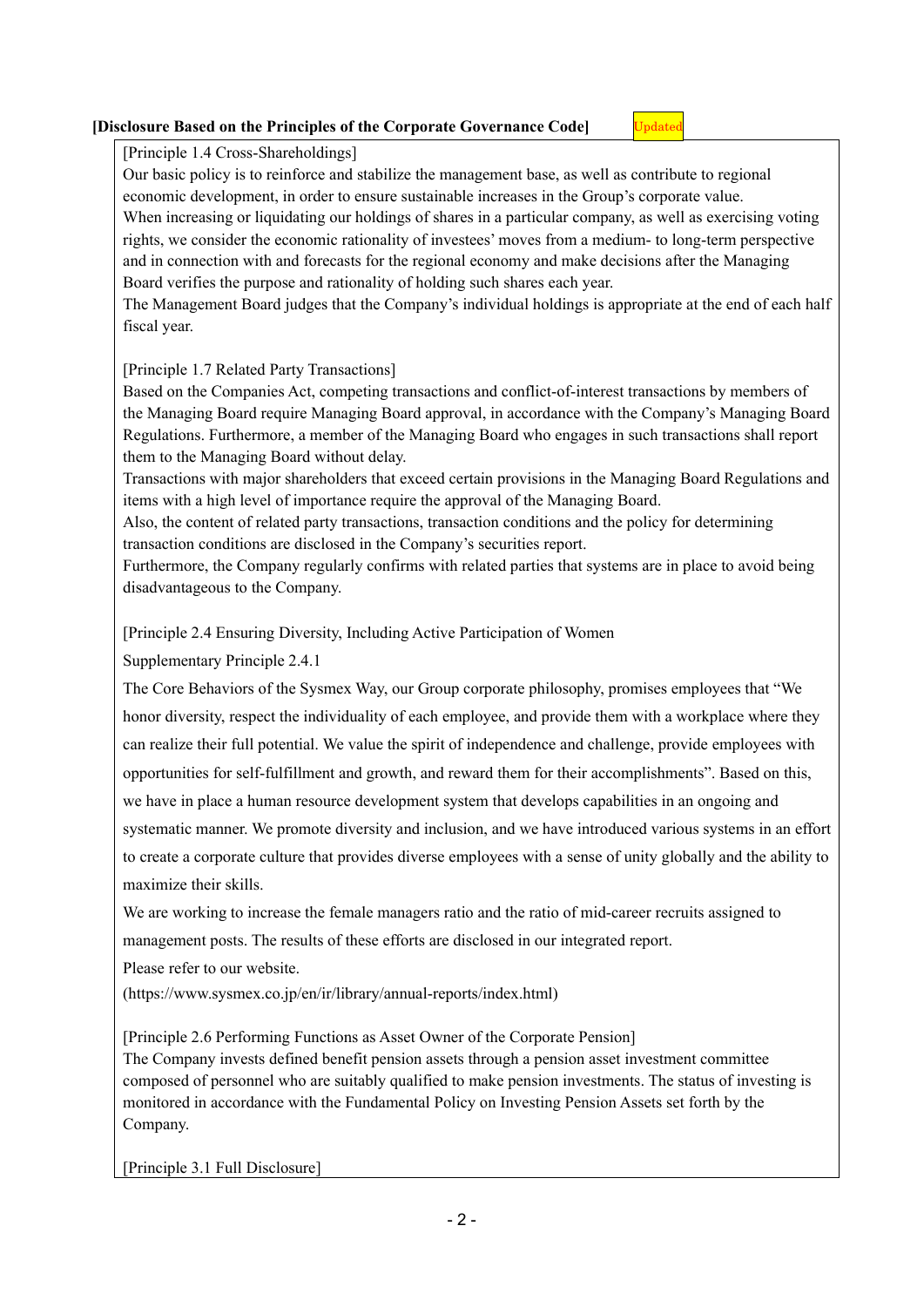1. Corporate Philosophy, Business Strategies and Business Plans

The "Sysmex Way," the corporate philosophy for the Sysmex Group, consists of three parts: the Mission, which defines our social *raison d'être* and states how we hope to contribute to society; the Value, which describes the values and management style that we must abide by; and the Mind, which expresses the mindset and code of conduct that every employees within the Sysmex Group must observe. Based on this framework, we have formulated core behaviors that indicate the specific value we provide to customers, employees, business partners, shareholders and society.

In April 2021, Sysmex commenced a new mid-term management plan (from the fiscal years ending March 31, 2022 to 2024), seeking to promote transformation toward achieving robust sustainable growth for the Group and reinforcing the management base that supports it. Under this Group mid-term management plan, we have defined hemostasis, immunochemistry and life science as key fields in addition to the hematology field, which is the Group's largest source of earnings. We will prioritize the allocation of management resources to these fields to enhance R&D efforts, create new value and expand our product lineup. We will also seek to achieve dynamic growth through the creation and ongoing cultivation of new businesses, centering on surgery support robots. Sysmex sees the realization of a sustainable society as a management priority. On a groupwide basis, we are pursuing priority issues (materiality), such as the resolution of medical issues through products and services, environmental consideration and the realization of an attractive workplace. In addition to instilling confidence among diverse stakeholders, we aim to achieve sustainability management.

Please refer to our website (https://www.sysmex.co.jp/en) for more information on our corporate philosophy and mid-term management plan.

2. Basic Views and Guidelines on Corporate Governance Please refer to our website and the "I.1. Basic Views" section of this report. (https://www.sysmex.co.jp/en/corporate/governance/corporate\_governance.html)

3. Determining the Remuneration of the Senior Management and Members of the Managing Board (1) Policy

Compensation for members of the Managing Board (excluding members of the Audit and Supervisory Committee and outside members of the Managing Board) divides broadly into three categories: fixed compensation, performance-linked compensation and non-monetary compensation. This framework allows the Company to adjust individual compensation in line with performance and vary the percentage of compensation received in each category by individual. Compensation for outside members of the Managing Board comes solely from the fixed-compensation portion of compensation for members of the Managing Board.

#### (2) Procedures

Based on the above-stated policy, compensation amounts for members of the Managing Board (excluding Audit and Supervisory Committee members) are set within the scope approved at the general meeting of shareholders. The Group has internal regulations in place for fixed compensation and medium- to long-term incentive-based compensation. In addition, based on authority for determining performance-linked compensation delegated by the Managing Board, Chairman and CEO allocates the total amount of performance-linked compensation, deciding on individual compensation amounts for individual members of the Managing Board based on evaluation factors specific to each member. As compensation amounts for individual members of the Managing Board are determined according to these procedures, the Managing Board judges the content to be in line with its decision policies.

Compensation amounts for Audit and Supervisory Committee members are deliberated and determined by the Audit and Supervisory Committee.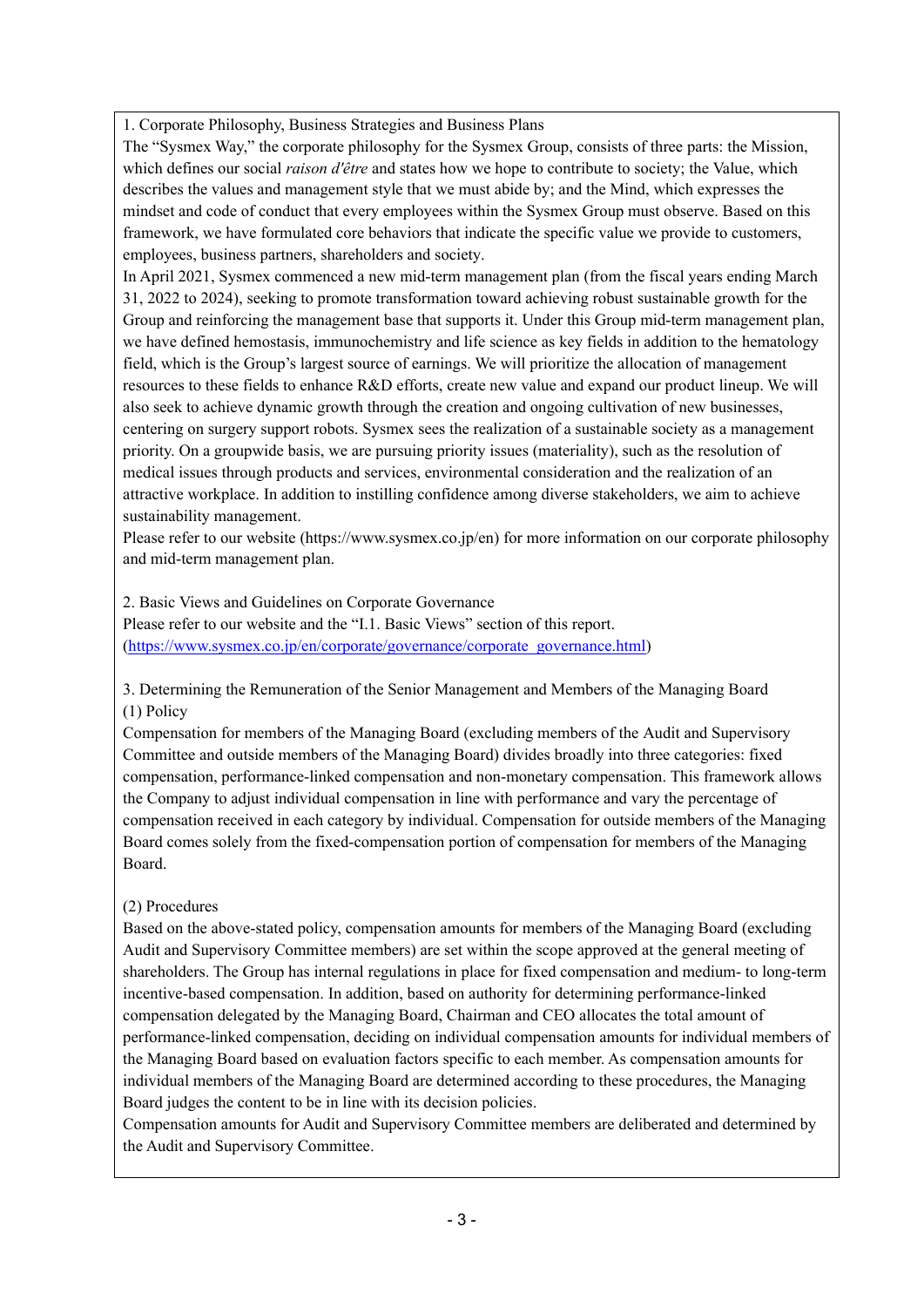4. Appointment and dismissal of the Senior Management and Nomination of Member of the Managing Board Candidates

#### (1) Policy

The Managing Board nominates candidates for internal members of the Managing Board (excluding members of the Audit and Supervisory Committee) by considering the balance among knowledge, experience and experience that facilitates accurate and swift decision-making, appropriate risk management, the monitoring of business execution and the ability to cover the Company's various functional divisions and business divisions, as well as sufficient social credibility. In nominating outside members of the Managing Board (excluding members of the Audit and Supervisory Committee), the Managing Board's conditions are that candidates have abundant work experience and broad-based insight, and be able to offer appropriate advice on the Company's management.

If satisfying the above-stated selection criteria is problematic, the Managing Board shall decide on the dismissal of its members (excluding members of the Audit and Supervisory Committee).

In appointing member of the Audit and Supervisory Committee candidates, the Managing Board takes into overall account the candidates' knowledge of finance and accounting, understanding of the Company's fields of business and diverse perspectives on corporate management.

If satisfying the above-stated selection standards is problematic, the Managing Board shall decide on the dismissal of members of the Audit and Supervisory Committee, based on the consent of that committee.

### (2) Procedures

Based on the above-stated policy, decisions on the nomination of candidates for or the dismissal of members of the Managing Board are considered by the Nominating Committee, an advisory committee to the Managing Board, and resolved by the Managing Board. Proposals on the appointment and dismissal of members of the Audit and Supervisory Committee are approved by the Audit and Supervisory Committee.

5. Explanations with Respect to the Individual Appointments and Dismissals

Career histories and reasons for appointment for each candidate nominated as a member of the Managing Committee, as well as reasons for dismissal, are included in the convocation notice of the ordinary general meeting of shareholders.

### Supplementary Principle 3.1.3

Symex considers initiatives on sustainability to be important management priorities. To realize a sustainable society and ensure the Company's sustainable growth, we have identified priority issues (materiality) and are pursuing specific measures. In addition, we have formulated the Sysmex Eco-Vision 2025 based on our Environmental Policy: "By shaping the advancement of healthcare, our global environmental conservation activities contribute to the creation of a fulfilling and healthy society." We are promoting environmental conservation throughout product and service lifecycles and across the value chain of our business activities. With regard to the impact of climate change on the Company, we have expressed our support for the recommendations of the TCFD and we are assessing risk and opportunities based on this framework. The Company's views are disclosed in the Sustainability Data Book.

Please refer to our website.

(https://www.sysmex.co.jp/en/csr/report/index.html)

[Principle 4.1 Roles and Responsibilities of the Board (1)] Supplementary Principle 4.1.1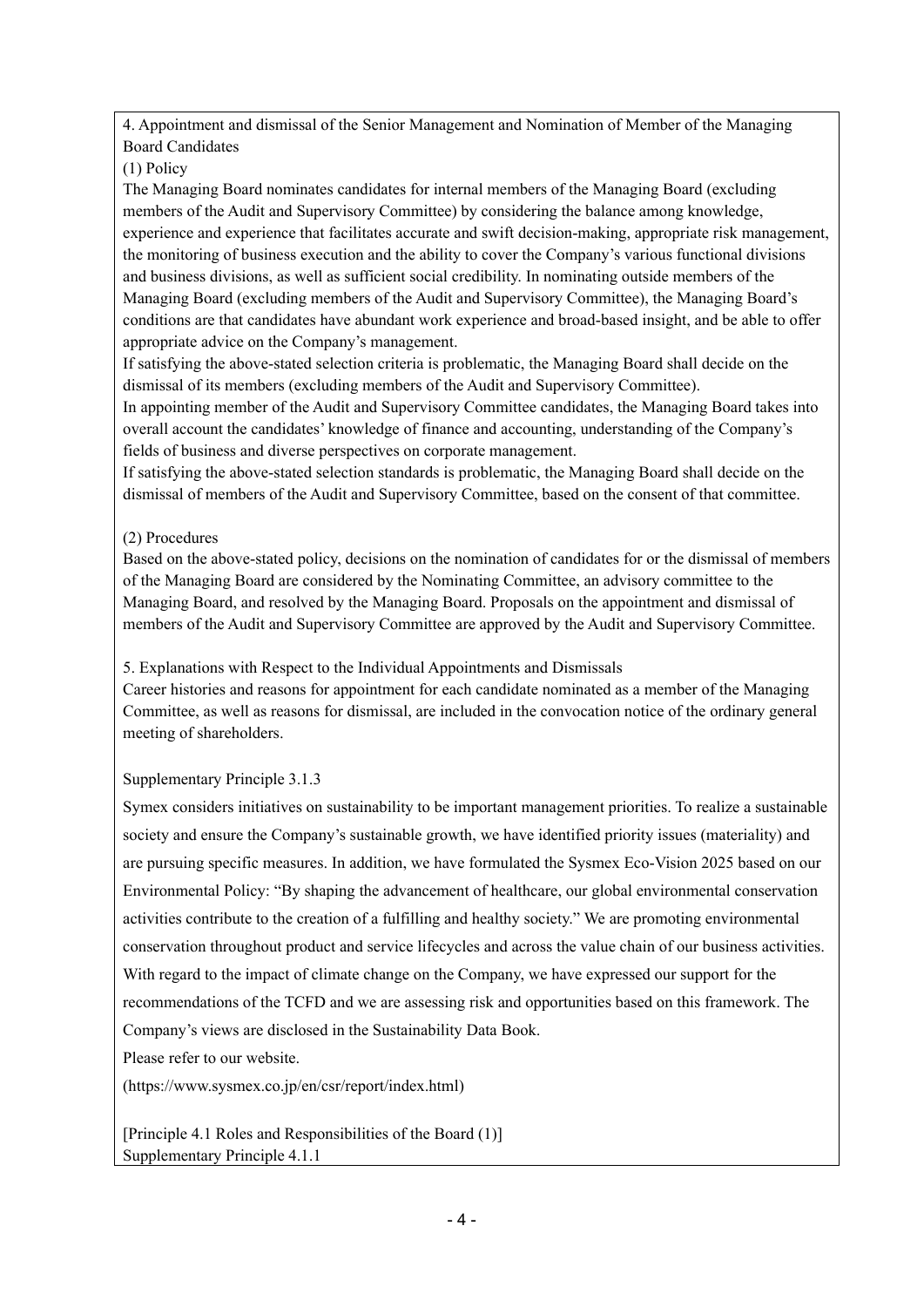Based on laws and regulations, the Articles of Incorporation and Managing Board Regulations, the Managing Board defines matters for the board itself to handle, makes important management decisions and supervises the execution of duties. Furthermore, the Company has adopted the executive officer system, and the executive officers execute the duties for which they are responsible within the scope entrusted to them by the president.

[Principle 4.9 Independence Standards and Qualification for Independent Members of the Managing Board] Sysmex has formulated the following independence standards for outside members of the Managing Board. If the outside members of the Managing Board do not fall under any of the following categories, they are considered to be independent from the Company and present no risk of conflict of interest with general shareholders.

(Relationships with the Company)

(1) An executive<sup>1</sup> or previous executive the Company or its subsidiaries (the "Sysmex Group")

(Major clients or suppliers)

(2) A party whose major client is the Sysmex Group<sup>2</sup> or an executive thereof

 $(3)$  A major client of the Sysmex Group<sup>3</sup> or an executive thereof

(Specialized service providers)

(4) A consultant, accountant or legal professional who receives a large amount of monetary consideration or other property<sup>4</sup> from the Company besides executive compensation (if the party that has obtained the property is a corporation, partnership, or other organization, a person who belongs to the organization) (5) A person who belongs to an auditing firm that performs statutory audits for the Sysmex Group (Donations or grants)

(6) A person who receives donations or grants exceeding a certain amount⁵ from the Sysmex Group (If the recipient of the donations or grants is a corporation, partnership, or other organization, the executive of that organization)

(Lenders)

(7) Major financial insitution<sup>6</sup> from which the Sysmex Group borrows or executives of such institutions' parent companies or subsidiaries

(Principal shareholders)

 $(8)$  A principal shareholder<sup>7</sup> of the Sysmex Group or if the principal shareholder is a corporation, an executive of that corporation

(9) An executive of a company whose principal shareholder is the Sysmex Group

(Mutual dispatch of executives)

(10) An executive of a company whose relationship with the Sysmex Group involves the mutual dispatch of outside directors (an executive who is a member of the Sysmex Group who is an outside director of another company, and an executive of another company who is an outside director of Sysmex)

(11) A person who has been in the above categories (2) through (10) within the past three years

 $(12)$  A close relative to a person<sup>8</sup> (limited to people in important positions<sup>9</sup>) who falls into the above categories (1) through (11)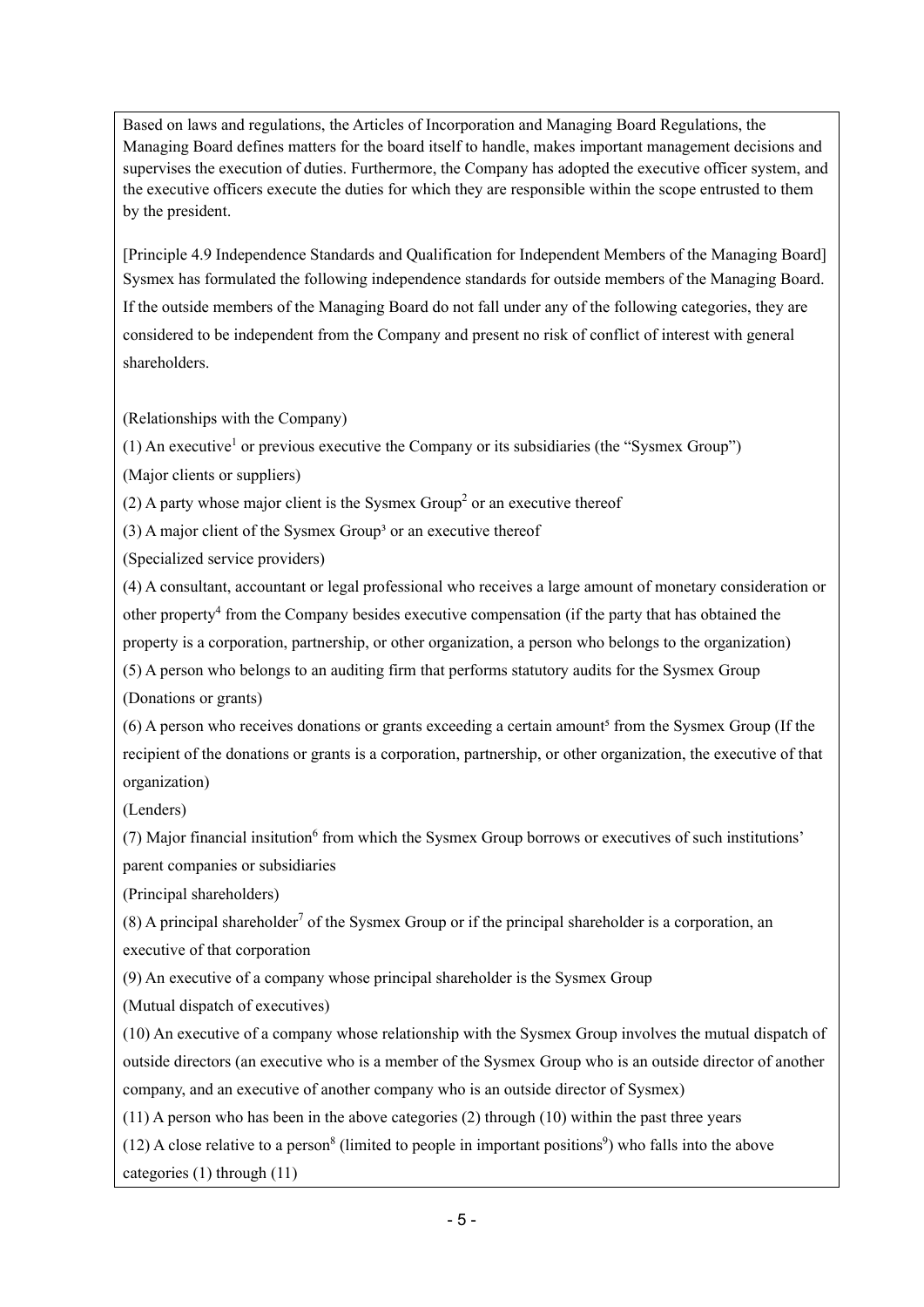\*¹ The term "executive" refers to an executive as defined in Article 2, Paragraph 3, Item 6 of the Enforcement Regulations of the Companies Act, and includes not only executive directors but also employees.

\*² A party with Sysmex Group as a major client is a business partner that provides products or services to Sysmex Group and whose transaction amount in the most recent fiscal year exceeds 2% of the annual consolidated sales of the said business partner.

\*³ A major client of the Sysmex Group means a business partner to whom the Sysmex Group provides products or services and whose transaction amount in the most recent fiscal year exceeds 2% of the Sysmex Group's annual consolidated sales.

\*⁴ Large amount of monetary consideration or other property refers to monetary or other property benefits in excess of ¥10 million per year for the most recent fiscal year, other than executive compensation. (If the party that has obtained the said property is a corporation, partnership, or other organization, this refers to money or other property benefit that exceeds 2% of the consolidated net sales of the organization in the most recent business year.)

\*⁵ Donations or grants exceeding a certain amount refers to donations or grants that exceed the higher of an average of ¥10 million per year for the past three fiscal years or 2% of the person's gross income for the most recent fiscal year.

\*⁶ Major financial institution means a financial institution or other major creditor that is essential to the financing of Sysmex Group at the present time or has been over the past three years and for which there is no substitute.

\*⁷ A principal shareholder is a shareholder who holds 10% or more of the voting rights (including both direct and indirect holdings).

\*<sup>8</sup> A close relative means a spouse or relative within the second degree of kinship.

\*9 A person in an important position is a director (excluding outside directors), an executive officer or employee in a senior management position as a general manager or higher, a certified public accountant belonging to an audit corporation or accounting firm, an attorney belonging to a law firm, an officer such as trustee, director or auditor belong to a foundation, incorporated association, school corporation, or other corporation, or other person objectively and reasonably judged to be of equal importance.

[Principle 4.11 Preconditions for Managing Board Effectiveness]

Supplementary Principle 4.11.1

The Managing Board is composed of members having diverse knowledge, experience and expertise. We strive to ensure appropriate diversity and scale, taking into account the overall balance of the Managing Board.

The Managing Board (excluding members of the Audit and Supervisory Committee) nominates candidates for members of the Managing Board who are capable of accurate and swift decision-making, appropriate risk management, the monitoring of business execution and the ability to cover the Company's various functional divisions and business divisions. Work experience, age, nationality, race and origin, and gender are not considerations.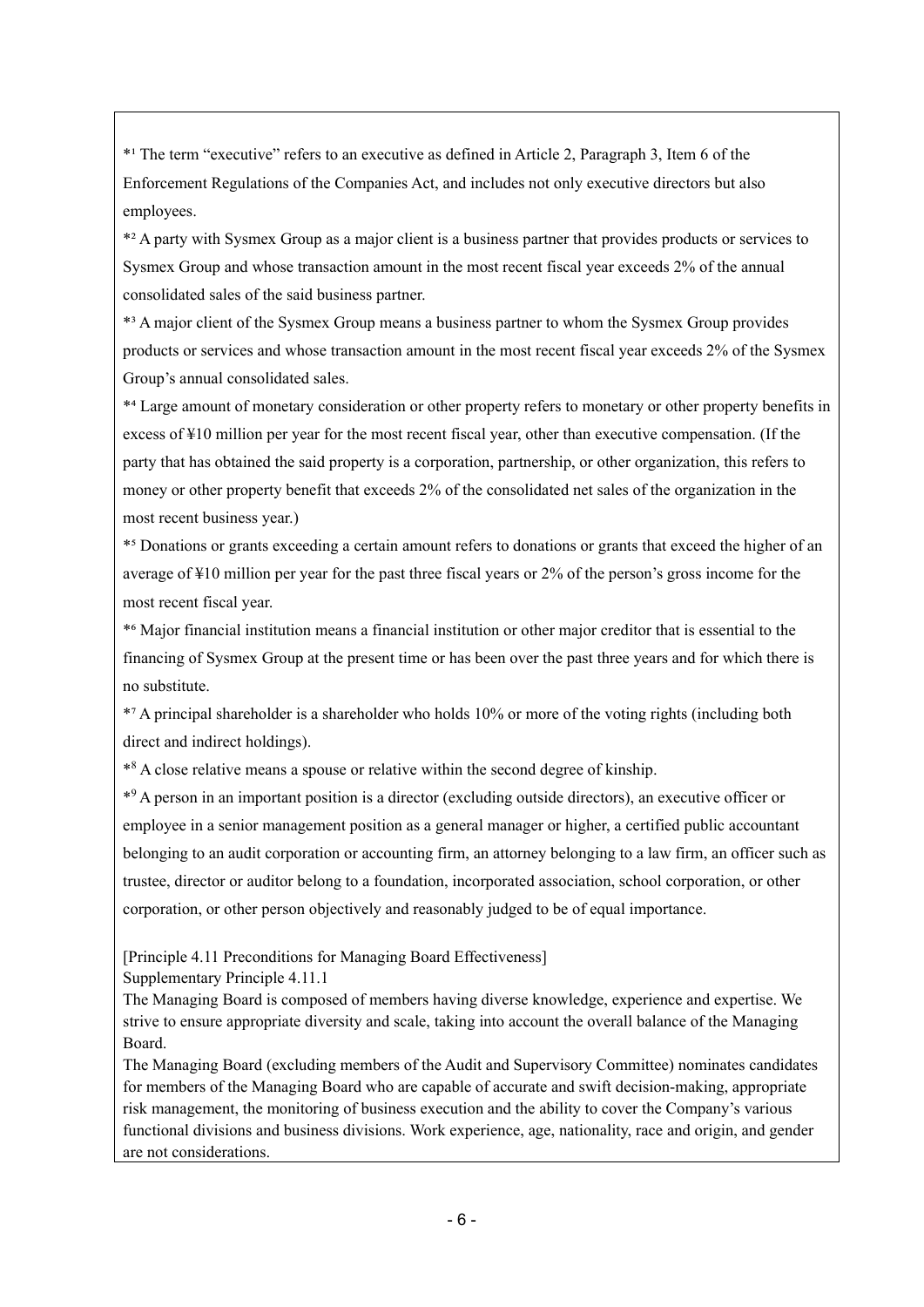A skills matrix that lists the knowledge and experience of candidates for members of the Managing Board is also disclosed in the notice of the general meeting of shareholders.

Please refer to our website.

(https://www.sysmex.co.jp/en/ir/stocks\_bonds/shareholders-meeting.html)

Candidates nominated as members of the Audit and Supervisory Committee have appropriate experience and abilities and required levels of specialized knowledge. In particular, at least one nominated candidate has appropriate knowledge of finance and accounting.

#### Supplementary Principle 4.11.2

In the event that members of the Managing Board concurrently hold executive positions at listed companies other than the Company, the Company strives to ensure that the numbers of such posts are reasonable. Also, important concurrent positions held by each member of the Managing Board are disclosed in the business reports and reference documents for the general shareholder meeting.

### Supplementary Principle 4.11.3

To enhance the functions of the Managing Board, the Company conducting annual document-based questionnaire survey of all members of the Managing Board (including members of the Audit and Supervisory Committee) and evaluating the Managing Board's effectiveness through deliberation of the aggregate results by the Managing Board. The questionnaire survey conducted this fiscal year confirmed that the Managing Board is functioning effectively and fulfilling its role appropriately. In addition, we have recognized the need for a continued response, undertaking initiatives to further enhance effectiveness. (Composition)

The scale of the Managing Board and the ratio of outside members of the Managing Board are generally appropriate, both in nature and level of experience. To further enhance the Managing Board's effectiveness, in addition to achieving a balance between knowledge, experience and capabilities the Company will continue to consider ensuring diversity, including such facets as gender and internationality, career history, and age.

#### (Operation)

The provision of information necessary to discuss the Managing Board's agenda is generally appropriate. The Company is continually working to improve the Managing Board's operation through the distribution of materials and the provision of explanations, as necessary, to outside members of the Managing Board, organizing points at issue, and providing related information necessary to understand the background. Among efforts to encourage more active deliberation, we hold opinion exchange meetings attended only by outside members of the Managing Board and strive to promote understanding. However, the Company recognizes that the delayed provision of materials is an issue, so is reinforcing initiatives to accelerate this provision.

#### (Status of Agenda and Deliberation)

The time for addressing and deliberating the Managing Board's agenda is appropriate, and we strive to provide individual members of the Managing Board with an understanding of agenda items and information prior to meetings, as well as to leverage their knowledge and experience to engage in deliberation. Decisionmaking on items of management importance is conducted appropriately, taking into account the objective and rational opinions of outside members of the Managing Board.

[Principle 4.14 Training of Members of the Managing Board and Corporate Auditors] Supplementary Principle 4.14.2

The Company conducts lectures for members of the Managing Board according to their expected roles and responsibilities, with content appropriate to the Companies Act and the current state of affairs. In addition, we provide opportunities to attend outside training sessions, lectures and networking events. In these ways,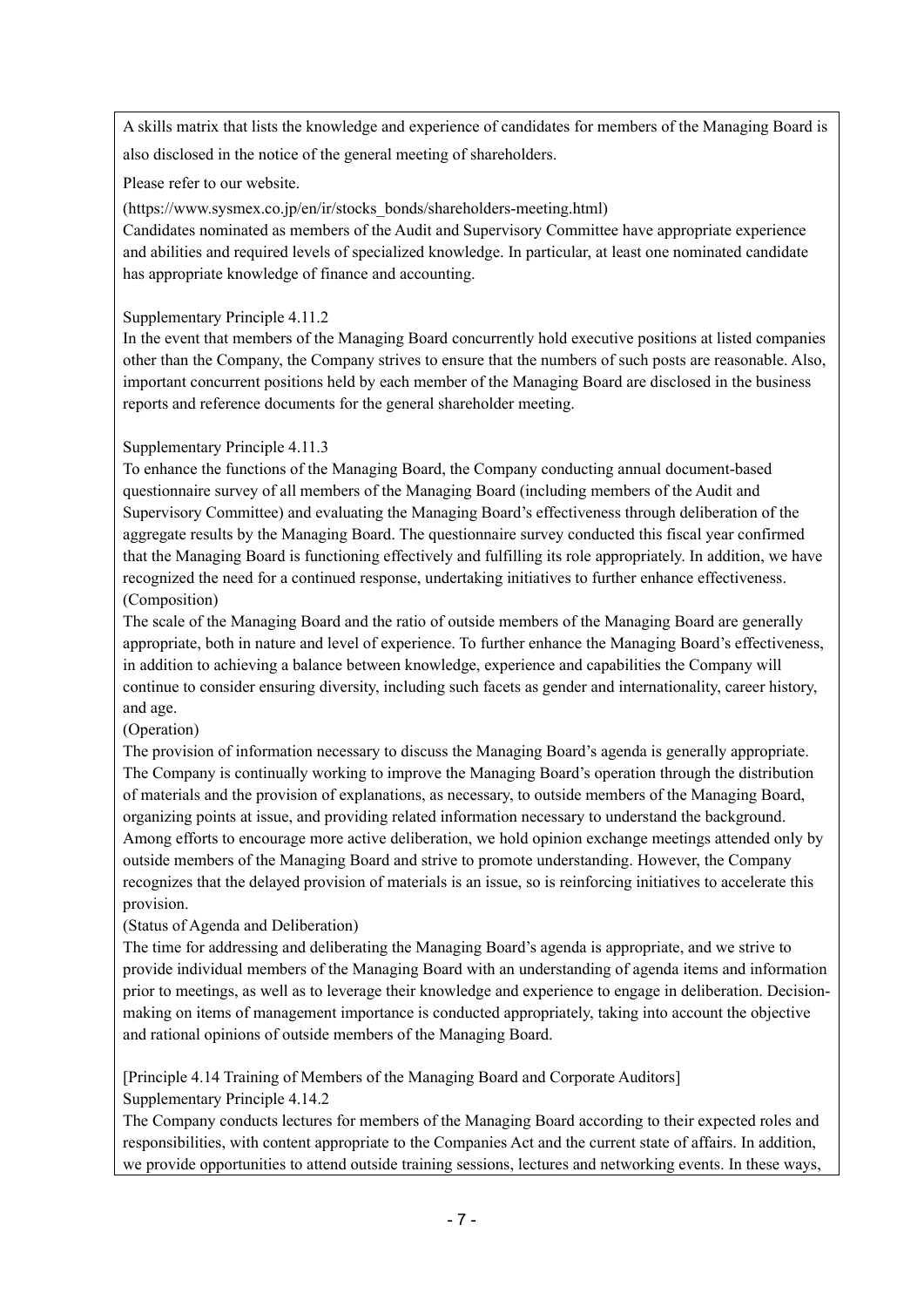we endeavor to help them gain the necessary knowledge and promote an understanding of their roles and responsibilities as members of the Managing Board.

At the time of their appointment, the Company holds briefings and tours of various business offices for outside members of the Managing Board to foster an understanding of the Company's businesses and functions. We also create opportunities for providing further information thereafter, as necessary.

[Principle 5.1 Policy for Constructive Dialogue with Shareholders]

1. The Company considers dialogue with shareholders to be important from the perspective of sustainable growth and long-term increases in corporate value. For this reason, we strive to engage proactively in dialogue with shareholders. The department in charge of IR conducts business results briefings and a host of other activities, centering on the chairman and CEO and the executive in charge of IR, to enhance shareholders' understanding of the Company's management policies, management plans and business strategies. Furthermore, in response to shareholder requests for dialogue (meetings), when reasonably possible and as necessary these requests are handled by members of the Managing Board (including outside members of the Managing Board) and executive officers.

2. Related internal departments assisting with this dialogue actively cooperate in seeking to ensure constructive dialogue by preparing disclosure materials and sharing information.

3. In addition to individual meetings, the Company holds business results briefings for investors, as well as Company tours. We also endeavor to enhance such activities in response to investors' opinions and requests. 4. Shareholder opinions ascertained through dialogue are communicated via meeting reports. This information is provided as feedback to members of the Managing Board, executive officers and related departments, thereby sharing and utilizing this information.

5. In the period leading up to results announcements, the Company maintains a quiet period, during which it limits its dialogue with investors. In addition, to prevent insider information from leaking outside the Company, the Company manages information strictly in accordance with internal regulations (regulations on managing corporate confidentiality).

### **2. Capital Structure**

| Foreign Shareholding Ratio | More than $30\%$ |
|----------------------------|------------------|
|----------------------------|------------------|

#### **[Status of Major Shareholders]** Updated

| Name / Company Name                    | Number of Shares Owned | Percentage $(\% )$ |
|----------------------------------------|------------------------|--------------------|
| The Master Trust Bank of Japan, Ltd.   | 22,202,400             | 10.62              |
| Custody Bank of Japan, Ltd.            | 14,948,700             | 7.15               |
| The Kobe Yamabuki Foundation           | 12,000,000             | 5.74               |
| Nakatani Foundation for Advancement of | 11,830,800             | 5.65               |
| Measuring Technologies in Biomedical   |                        |                    |
| Engineering                            |                        |                    |
| Nakatani Kosan, Ltd.                   | 10,457,600             | 5.00               |
|                                        |                        |                    |
| Kazuko Ietsugu                         | 6,124,800              | 2.92               |
| Taeko Wada                             | 6,124,800              | 2.92               |
| Rusoru.Ltd.                            | 4,750,000              | 2.27               |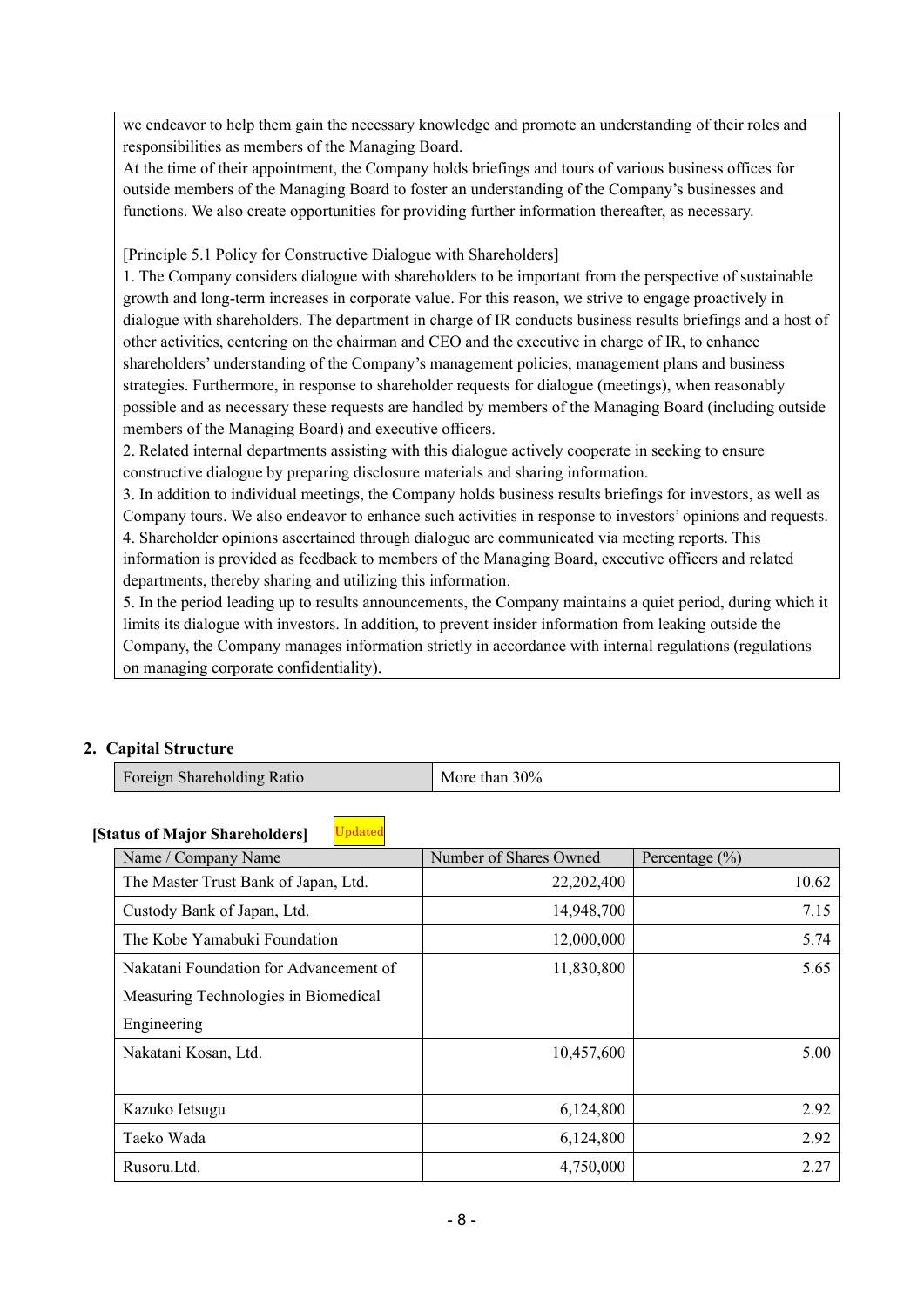| Tadako Nakatani               | 4,012,800 | 91، ، |
|-------------------------------|-----------|-------|
| NORTHERN TRUST CO. (AVFC) SUB | 3,325,212 | 1.59  |
| A/C AMERICAN CLIENTS          |           |       |

| Controlling Shareholder (except for Parent<br>Company) |      |
|--------------------------------------------------------|------|
| Parent Company                                         | None |

Supplementary Explanation

The status of shares by voting category is outlined below.

Status of Voting Rights on Outstanding Stock (As of March 31, 2021)

Updated

| Category                                 | Number of shares | Number of voting rights | Details                       |
|------------------------------------------|------------------|-------------------------|-------------------------------|
| Non-voting shares                        |                  |                         |                               |
| Shares with restricted voting rights     |                  |                         |                               |
| (treasury stock, etc.)                   |                  |                         |                               |
| Shares with restricted voting rights     |                  |                         |                               |
| (other)                                  |                  |                         |                               |
| Shares with full voting rights (treasury | Common stock     |                         |                               |
| stock, etc.)                             | 447,000          |                         |                               |
|                                          | Common stock     |                         |                               |
| Shares with full voting rights (other)   | 208,960,400      | 2,089,604               |                               |
|                                          | Common stock     |                         | Shares constituting less than |
| Shares of less than one trading unit     | 78,232           |                         | one trading unit (100 shares) |
| Number of shares issued                  | 209,485,632      |                         |                               |
| Total shareholder voting rights          |                  | 2,089,604               |                               |

### **3. Corporate Attributes**

| Listed Stock Market and Market Section                                           | Tokyo Stock Exchange<br><b>First Section</b>                   |  |  |
|----------------------------------------------------------------------------------|----------------------------------------------------------------|--|--|
| Fiscal Year-End                                                                  | March                                                          |  |  |
| Type of Business                                                                 | <b>Electric Appliances</b>                                     |  |  |
| Number of Employees (consolidated) as of the<br>End of the Previous Fiscal Year  | More than 1000                                                 |  |  |
| Sales (consolidated) as of the End of the<br>Previous Fiscal Year                | From $\text{\#}100$ billion to less than $\text{\#}1$ trillion |  |  |
| Number of Consolidated Subsidiaries as of the<br>End of the Previous Fiscal Year | From 50 to less than 100                                       |  |  |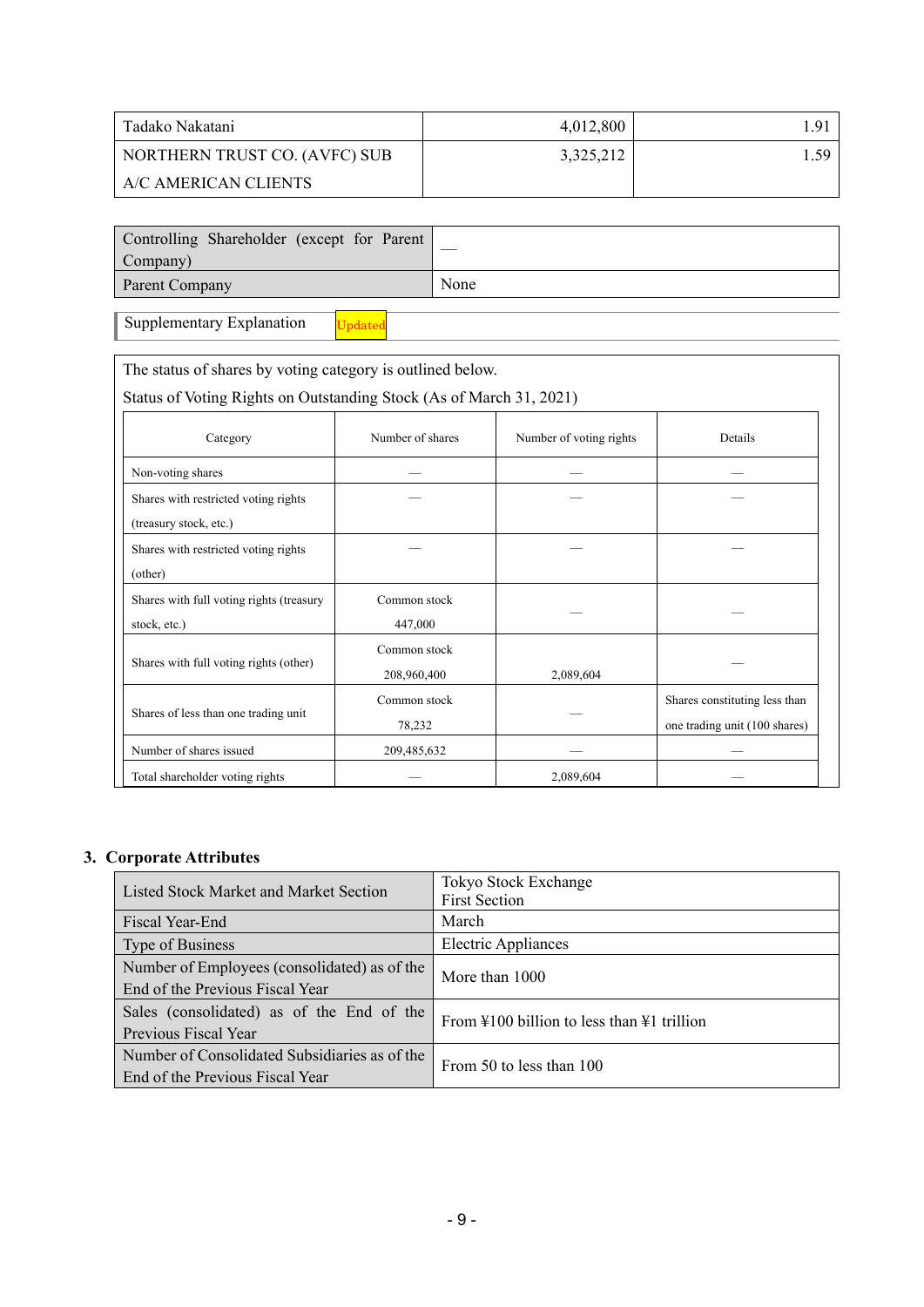- **4. Policy on Measures to Protect Minority Shareholders in Conducting Transactions with Controlling Shareholder**
- **5. Other Special Circumstances which may have Material Impact on Corporate Governance**

- **II. Business Management Organization and Other Corporate Governance Systems regarding Decision-making, Execution of Business, and Oversight in Management**
- **1. Organizational Composition and Operation**

| <b>Organization Form</b> | a company with an Audit and Supervisory Committee |
|--------------------------|---------------------------------------------------|
|                          |                                                   |

#### **[Directors]**

—

—

| Maximum Number of Directors Stipulated in<br>Articles of Incorporation | No maximum stipulated |
|------------------------------------------------------------------------|-----------------------|
| Term of Office Stipulated in Articles of<br>Incorporation              | 1 years               |
| Chairperson of the Board                                               | President             |
| Number of Directors                                                    | 12                    |
| Appointment Status of Outside Members of the<br>Managing Board         | Appointed             |
| Number of Outside Directors                                            |                       |
| Number of Independent Directors                                        |                       |

Outside Directors' Relationship with the Company (1)

| Name              | Attribute                               | Relationship with the Company* |  |  |         |   |  |  |   |  |  |
|-------------------|-----------------------------------------|--------------------------------|--|--|---------|---|--|--|---|--|--|
|                   |                                         | a                              |  |  | d       | e |  |  | h |  |  |
| Masayo Takahashi  | Other                                   |                                |  |  | $\circ$ |   |  |  |   |  |  |
| Kazuo Ota         | From another company                    |                                |  |  |         |   |  |  |   |  |  |
| Hidekazu Fukumoto | From another company                    |                                |  |  |         |   |  |  |   |  |  |
|                   | Kazumasa Hashimoto From another company |                                |  |  |         |   |  |  |   |  |  |
| Michihide Iwasa   | From another company                    |                                |  |  |         |   |  |  |   |  |  |

\* Categories for "Relationship with the Company"

\* "o" when the director presently falls or has recently fallen under the category; "△" when the director fell under the category in the past

- \* "●" when a close relative of the director presently falls or has recently fallen under the category;
- "▲"when a close relative of the director fell under the category in the past

a. Executive of the Company or its subsidiaries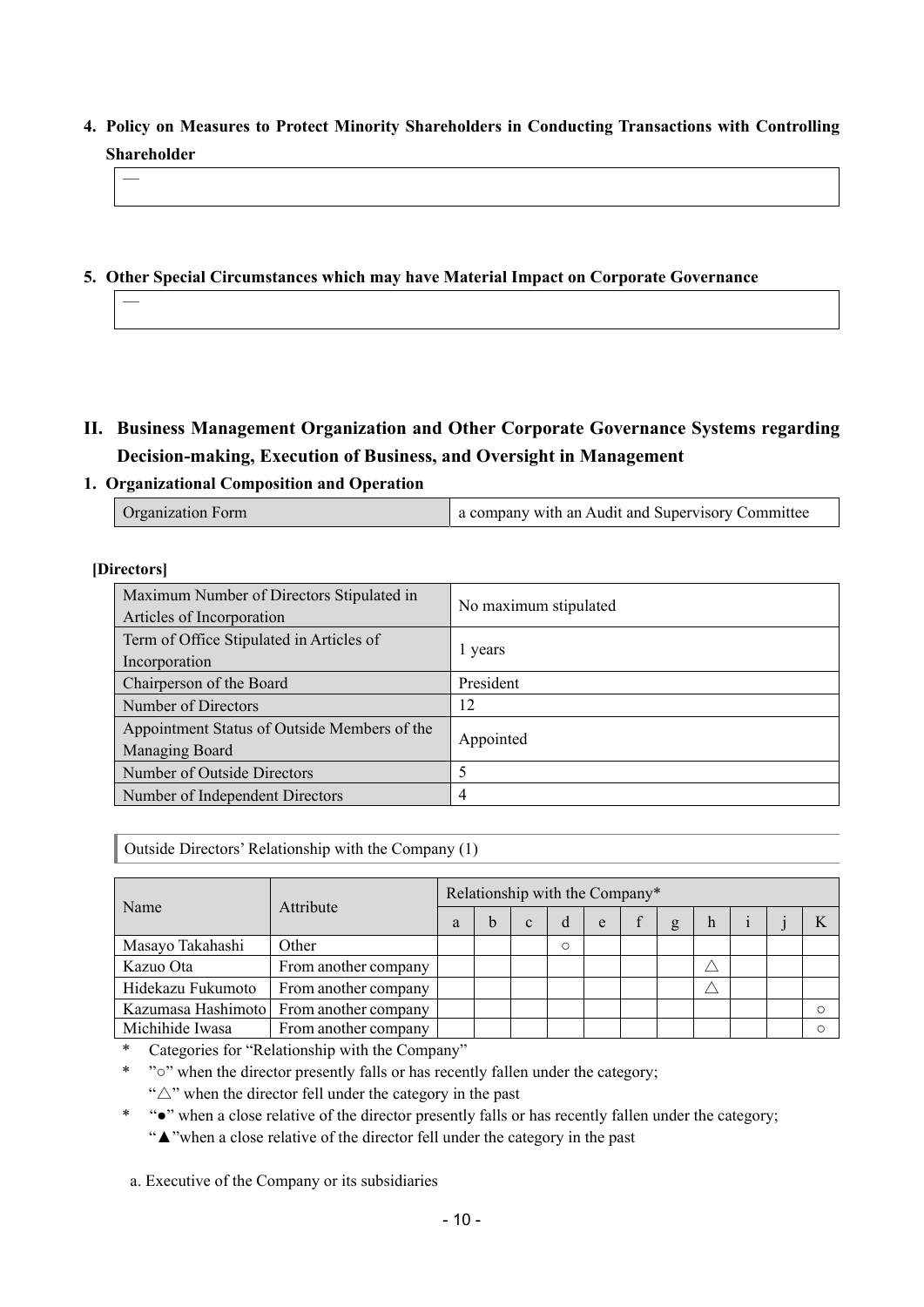b. Non-executive director or executive of a parent company of the Company

- c. Executive of a fellow subsidiary company of the Company
- d. A party whose major client or supplier is the Company or an executive thereof
- e. Major client or supplier of the listed company or an executive thereof
- f. Consultant, accountant or legal professional who receives a large amount of monetary consideration or other property from the Company besides compensation as a director/*kansayaku*
- g. Major shareholder of the Company (or an executive of the said major shareholder if the shareholder is a legal entity)
- h. Executive of a client or supplier company of the Company (which does not correspond to any of d, e, or f) (the director himself/herself only)
- i. Executive of a company, between which and the Company outside directors/*kansayaku* are mutually appointed (the director himself/herself only)
- j. Executive of a company or organization that receives a donation from the Company (the director himself/herself only)
- k. Others

| Name             | Membership<br>of<br>Supervisory<br>Committee | Designation<br>as<br>Independent<br>Director | Supplementary<br>Explanation of<br>the Relationship                                                                                                                                                                                                                     | Reasons of Appointment                                                                                                                                                                                                                                                                                                                                                                                                           |
|------------------|----------------------------------------------|----------------------------------------------|-------------------------------------------------------------------------------------------------------------------------------------------------------------------------------------------------------------------------------------------------------------------------|----------------------------------------------------------------------------------------------------------------------------------------------------------------------------------------------------------------------------------------------------------------------------------------------------------------------------------------------------------------------------------------------------------------------------------|
| Masayo Takahashi |                                              |                                              |                                                                                                                                                                                                                                                                         | Ms. Takahashi has abundant<br>experience in Japan and<br>overseas as a clinician and<br>researcher specializing in<br>ophthalmology. The Company<br>believes Ms. Takahashi will<br>contribute toward enhancing<br>the clinical value of the<br>Company's existing business<br>and to research and<br>development activities in new<br>fields, such as personalized<br>medicine.                                                  |
| Kazuo Ota        |                                              | $\circ$                                      | Although Mr. Ota<br>worked for<br>Kawasaki Heavy<br>Industries, Ltd.,<br>which is a business<br>partner with the<br>Company, he<br>stepped down from<br>his position as<br>director at<br>Kawasaki Heavy<br>Industries in June<br>2019. In fiscal<br>2020, transactions | Based on his abundant<br>experience and deep insight as<br>a manager of a globally<br>operating company, we believe<br>that Mr. Ota will be able to<br>fulfill the role of management<br>oversight and ensure the<br>adequacy and appropriateness<br>of decision-making.<br>There are no personal<br>relationships between Mr. Ota<br>and executives of Sysmex, nor<br>is he likely to influence<br>decisions by shareholders or |

Outside Directors' Relationship with the Company (2) Updated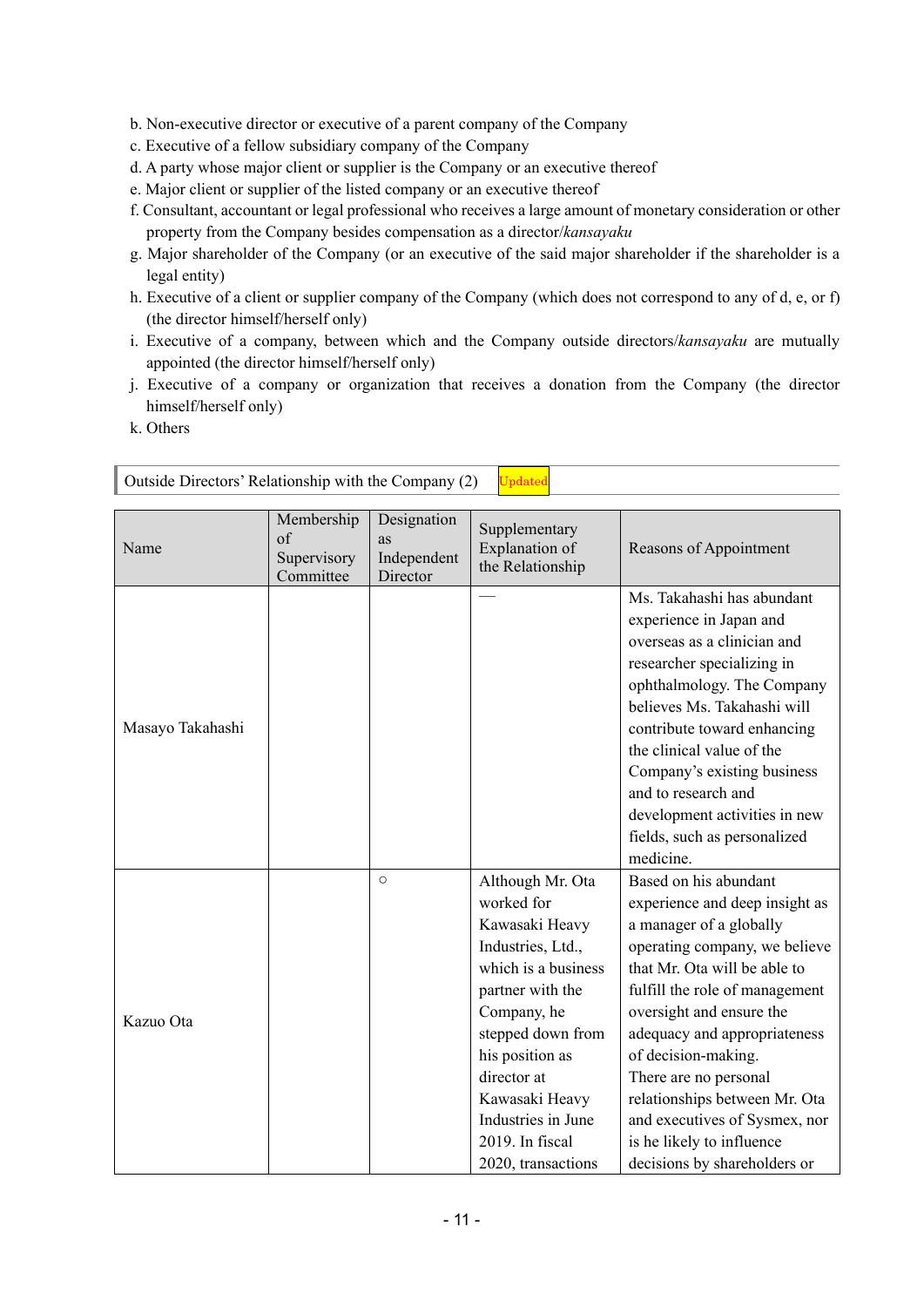|                    |         |         | between the          | investors. He is also unlikely                           |
|--------------------|---------|---------|----------------------|----------------------------------------------------------|
|                    |         |         | Sysmex Group and     | to have any conflicts of                                 |
|                    |         |         | Kawasaki Heavy       | interest with general                                    |
|                    |         |         | Industries account   | shareholders. We have                                    |
|                    |         |         | for less than 2% of  | therefore designated him as an                           |
|                    |         |         | each company's       | independent director.                                    |
|                    |         |         | consolidated net     |                                                          |
|                    |         |         |                      |                                                          |
|                    |         | $\circ$ | sales.               |                                                          |
|                    |         |         | Although Mr.         | Based on his knowledge of                                |
|                    |         |         | Fukumoto worked      | finance, financial accounting,                           |
|                    |         |         | at MUFG Bank,        | and risk management as a                                 |
|                    |         |         | Ltd., with which the | manager of a financial                                   |
|                    |         |         | Company conducts     | institution, as well as his                              |
|                    |         |         | business, he stepped | abundant experience and deep                             |
|                    |         |         | down from his        | insight in the business world,                           |
|                    |         |         | position as director | we believe that Mr. Fukumoto                             |
|                    |         |         | of MUFG Bank in      | will be able to fulfill the role                         |
|                    |         |         | May 2019. The        | of management oversight and                              |
|                    |         |         | <b>Sysmex Group</b>  | ensure the adequacy and                                  |
| Hidekazu Fukumoto  |         |         | engages in regular   | appropriateness of decision-                             |
|                    |         |         | banking              | making.                                                  |
|                    |         |         | transactions with    | There are no personal                                    |
|                    |         |         | MUFG Bank, but       | relationships between Mr.                                |
|                    |         |         | the Company has      | Fukumoto and executives of                               |
|                    |         |         | no borrowings from   | Sysmex, nor is he likely to                              |
|                    |         |         | the bank, and the    | influence decisions by                                   |
|                    |         |         | bank is not a        | shareholders or investors. He                            |
|                    |         |         | business partner     | is also unlikely to have any                             |
|                    |         |         | that has influence   | conflicts of interest with                               |
|                    |         |         | over the Company's   | general shareholders. We have                            |
|                    |         |         | decision making.     | therefore designated him as an                           |
|                    |         |         |                      | independent director.                                    |
|                    | $\circ$ | $\circ$ |                      | Based on his abundant                                    |
|                    |         |         |                      | experience and deep insight                              |
|                    |         |         |                      | into finance and accounting as                           |
|                    |         |         |                      | a manager of a financial                                 |
|                    |         |         |                      | institution, we believe that Mr.                         |
|                    |         |         |                      | Hashimoto will be able, from                             |
|                    |         |         |                      | his position as a member of                              |
|                    |         |         |                      | the Audit and Supervisory                                |
| Kazumasa Hashimoto |         |         |                      | Committee, to fulfill the role                           |
|                    |         |         |                      |                                                          |
|                    |         |         |                      | of ensuring management<br>soundness and transparency, as |
|                    |         |         |                      |                                                          |
|                    |         |         |                      | well as the auditing and                                 |
|                    |         |         |                      | supervisory functions.                                   |
|                    |         |         |                      | There are no personal                                    |
|                    |         |         |                      | relationships between Mr.                                |
|                    |         |         |                      | Hashimoto and executives of                              |
|                    |         |         |                      | Sysmex, nor is he likely to                              |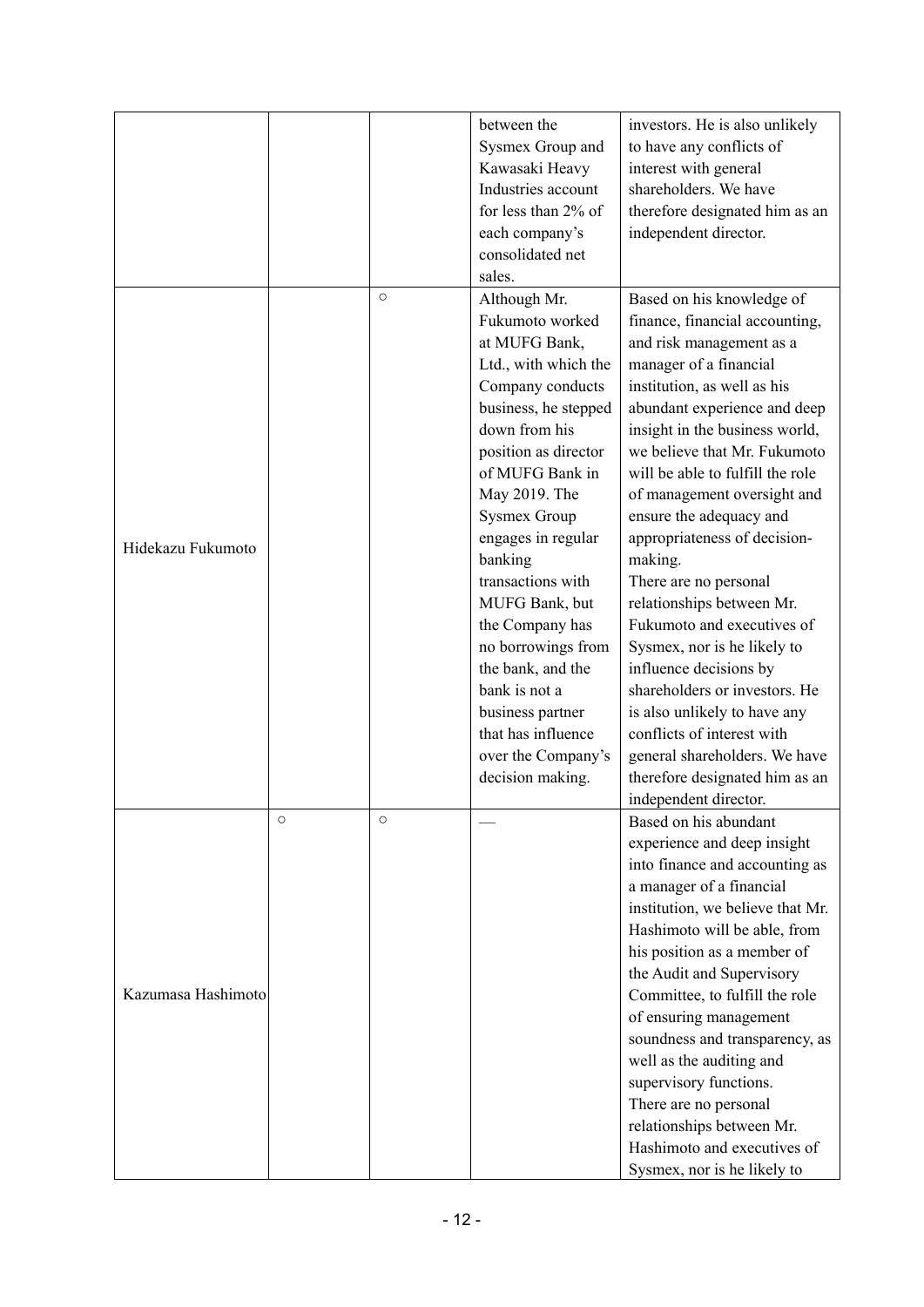|                 |            |         | influence decisions by          |
|-----------------|------------|---------|---------------------------------|
|                 |            |         | shareholders or investors. He   |
|                 |            |         | is also unlikely to have any    |
|                 |            |         | conflicts of interest with      |
|                 |            |         | general shareholders. We have   |
|                 |            |         | therefore designated him as an  |
|                 |            |         | independent director.           |
|                 | $\bigcirc$ | $\circ$ | Based on his abundant           |
|                 |            |         | experience and deep insight     |
|                 |            |         | into corporate management,      |
|                 |            |         | we believe that Mr. Iwasa will  |
|                 |            |         | be able, from his position as a |
|                 |            |         | member of the Audit and         |
|                 |            |         | Supervisory Committee, to       |
|                 |            |         | fulfill the role of ensuring    |
|                 |            |         | management soundness and        |
|                 |            |         | transparency, as well as the    |
|                 |            |         | auditing and supervisory        |
| Michihide Iwasa |            |         | functions.                      |
|                 |            |         | There are no personal           |
|                 |            |         | relationships between Mr.       |
|                 |            |         | Iwasa and executives of         |
|                 |            |         | Sysmex, nor is he likely to     |
|                 |            |         | influence decisions by          |
|                 |            |         | shareholders or investors. He   |
|                 |            |         | is also unlikely to have any    |
|                 |            |         | conflicts of interest with      |
|                 |            |         | general shareholders. We have   |
|                 |            |         | therefore designated him as an  |
|                 |            |         | independent director.           |

#### **[Audit and Supervisory Committee]**

Committee's Composition and Attributes of Chairperson

|                                          | Committee<br>All<br><b>Members</b> | Full-time<br><b>Members</b> | <b>Inside Directors</b> | Outside<br>Directors | Chairperson     |
|------------------------------------------|------------------------------------|-----------------------------|-------------------------|----------------------|-----------------|
| Audit<br>and<br>Supervisory<br>Committee |                                    |                             |                         |                      | Inside Director |

Appointment of Directors and/or Staff to Appointment of Directors and/or Staff to Appointed<br>Support the Supervisory Committee

Matters Related to the Independence of Such Directors and/or Staff from Executive Directors

At Sysmex, the Internal Audit Office provides organizational assistance for the duties of the Audit and Supervisory Committee.

When employees at the Internal Audit Office assist the Audit and Supervisory Committee in its duties, they obey the Audit and Supervisory Committee's orders and instructions.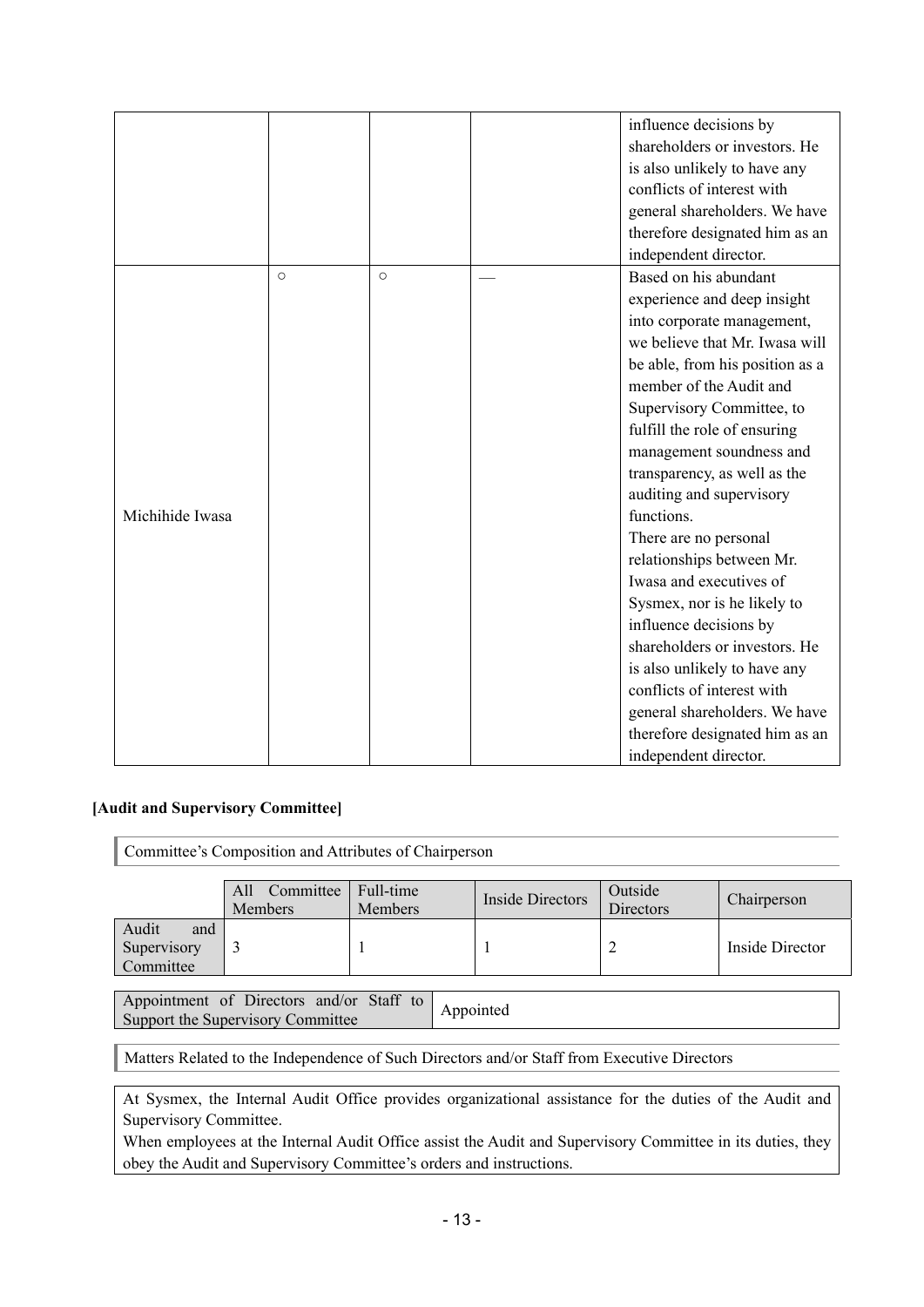To ensure the independence of members of the Managing Board (excluding members of the Managing Board who are Audit and Supervisory Committee members), personnel matters involving employees of the Internal Audit Office (including appointments, transfers and disciplinary actions) are discussed in advance with the Audit and Supervisory Committee.

Cooperation among Supervisory Committee, Accounting Auditors and Internal Audit Departments

The Audit and Supervisory Committee also maintains close relations with the internal audit divisions and divisions in charge of internal control in conducting audits. A system is also in place for the committee to issue directions to the internal audit divisions, if necessary.

The Audit and Supervisory Committee works closely with the accounting auditors to confirm the audit plans and the audit results, exchanging information and opinions, such as when conducting internal control related to financial reporting.

#### **[Voluntary Establishment of Nomination/Remuneration Committee]**

| Voluntary Establishment of Committee(s)              |  |
|------------------------------------------------------|--|
| Corresponding to Nomination Committee or Established |  |
| Remuneration Committee                               |  |

Committee's Name, Composition, and Attributes of Chairperson

|                          | Committee<br>Corresponding<br>to<br><b>Nomination Committee</b> | Committee<br>Corresponding<br>to<br><b>Remuneration Committee</b> |  |
|--------------------------|-----------------------------------------------------------------|-------------------------------------------------------------------|--|
| Committee's Name         | Nominating Committee                                            | <b>Compensation Committee</b>                                     |  |
| All Committee Members    | 4                                                               | 4                                                                 |  |
| <b>Full-time Members</b> | $\theta$                                                        | $\theta$                                                          |  |
| Inside Directors         | 3                                                               |                                                                   |  |
| <b>Outside Directors</b> |                                                                 |                                                                   |  |
| <b>Outside Experts</b>   | $\Omega$                                                        |                                                                   |  |
| Other                    | 0                                                               |                                                                   |  |
| Chairperson              | Internal member of the Managing<br>Board                        | Internal member of the Managing<br>Board                          |  |

Supplementary Explanation

As an advisory body to the Managing Board, the Nominating Committee nominates and recommends dismissal of members of the Managing Board and executive officers. The Compensation Committee recommends decisions on compensation and bonuses for members of the Managing Board and executive officers. Each committee is composed of three or more members of the Managing Board.

#### **[Independent Directors]**

Number of Independent Directors 4

Matters relating to Independent Directors

All the Company's outside officers qualify as independent officers and are designated as independent officers.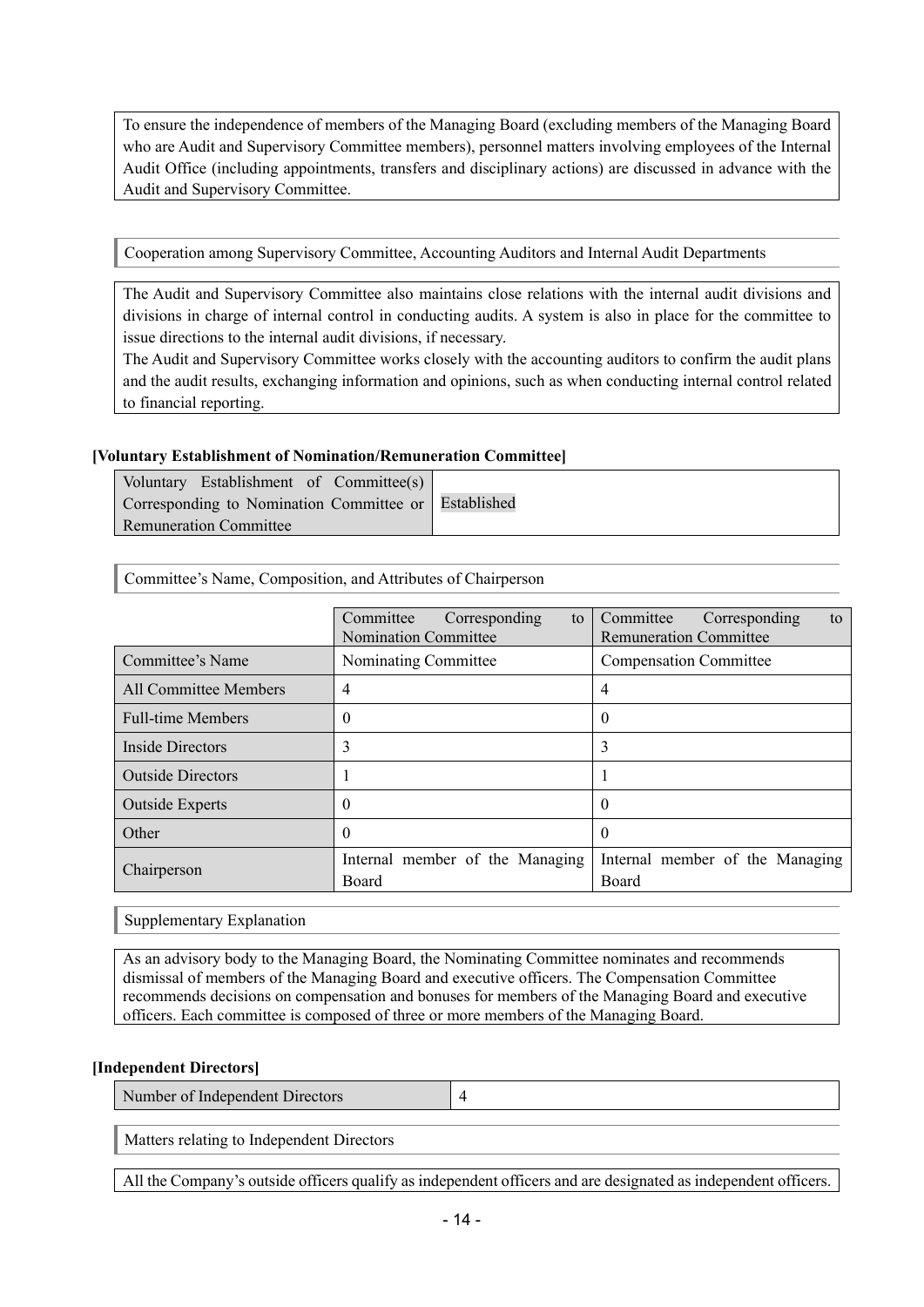#### **[Incentives]**

| Incentive Policies for Directors | <b>Performance-linked Remuneration / Stock Options</b> |
|----------------------------------|--------------------------------------------------------|
|----------------------------------|--------------------------------------------------------|

#### Supplementary Explanation

As one aspect of its efforts to reinforce the corporate governance system, in July 2005 the Company introduced a performance-based executive remuneration system to clarify responsibility for success. Compensation for members of the Managing Board (excluding members of the Audit and Supervisory Committee and outside members of the Managing Board) divides broadly into three categories: fixed compensation, performance-linked compensation and non-monetary compensation. Performance-linked compensation is distributed to individual officers based on success.

| Recipients of Stock Options | Inside Directors / Employee / Subsidiaries' Directors / |
|-----------------------------|---------------------------------------------------------|
|                             | Subsidiaries' Employee                                  |

Supplementary Explanation

The Company granted stock options on September 20, 2019, in order to enhance the motivation and morale of members of the Managing Board and employees of the Company and its subsidiaries, as well as to encourage employee participation in management.

#### **[Director Remuneration]**

| Disclosure   | Οİ | Individual | Directors' | <b>Selected Directors</b> |
|--------------|----|------------|------------|---------------------------|
| Remuneration |    |            |            |                           |

Supplementary Explanation

|                                 | <remuneration board="" company's="" ended="" fiscal="" in="" managing="" march<="" members="" of="" paid="" th="" the="" to="" year=""></remuneration> |
|---------------------------------|--------------------------------------------------------------------------------------------------------------------------------------------------------|
| 31,2021                         |                                                                                                                                                        |
| Executive category              | Members of the Managing Board (excluding members of                                                                                                    |
|                                 | the Audit and Supervisory Committee)                                                                                                                   |
|                                 | (Excluding outside members of the Managing Board)                                                                                                      |
| Total amount of remuneration    | ¥822 million                                                                                                                                           |
| Fixed compensation              | ¥222 million                                                                                                                                           |
| Non-monetary compensation       | ¥236 million                                                                                                                                           |
| Performance-linked compensation | ¥363 million                                                                                                                                           |
| Number of executives            | 7                                                                                                                                                      |
| Executive category              | Members of the Managing Board (members of the Audit<br>and Supervisory Committee)                                                                      |
|                                 | (Excluding outside members of the Managing Board)                                                                                                      |
| Total amount of remuneration    | $424$ million                                                                                                                                          |
| Fixed compensation              | ¥24 million                                                                                                                                            |
| Non-monetary compensation       |                                                                                                                                                        |
| Performance-linked compensation |                                                                                                                                                        |
| Number of executives            | 1                                                                                                                                                      |
|                                 |                                                                                                                                                        |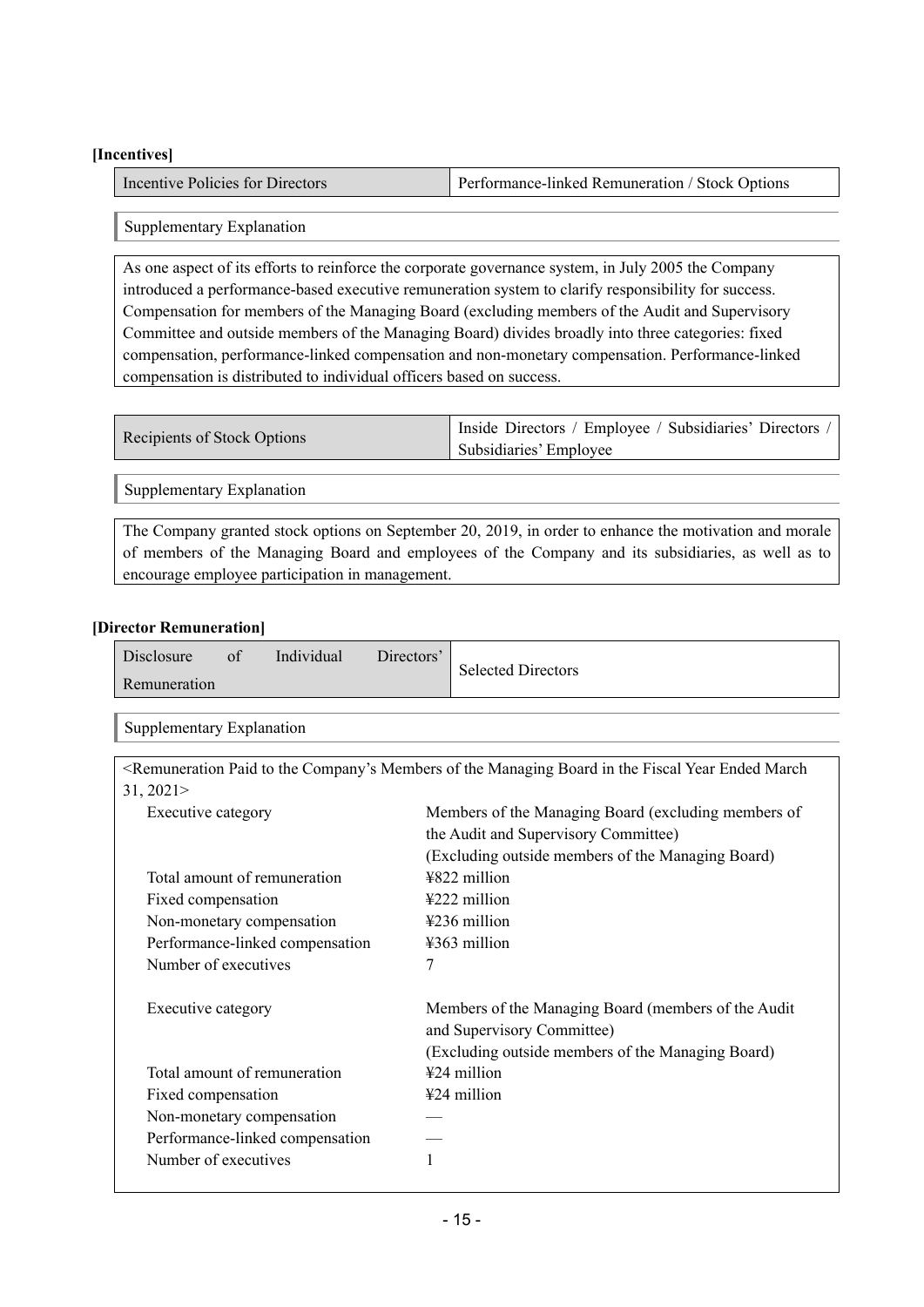| Executive category              | Outside executives      |
|---------------------------------|-------------------------|
| Total amount of remuneration    | $\frac{128}{2}$ million |
| Fixed compensation              | $\text{\#28}$ million   |
| Non-monetary compensation       |                         |
| Performance-linked compensation |                         |
| Number of executives            | h                       |
|                                 |                         |

 (Note) The above-stated information includes members of the Managing Board who stood down during the fiscal year ended March 31, 2021

<Executives Receiving Total Compensation of ¥100 Million or More>

| Name                            | Hisashi Ietsugu              |
|---------------------------------|------------------------------|
| Executive category              | Member of the Managing Board |
| Company category                | Company submitting report    |
| Total amount of remuneration    | ¥223 million                 |
| Fixed compensation              | ¥52 million                  |
| Non-monetary compensation       | $\text{\#51}$ million        |
| Performance-linked compensation | $4119$ million               |

#### (Notes)

1. The amount of remuneration paid to members of the Managing Board does not include employee salaries paid to members of the Managing Board who are concurrently employees. Fixed compensation for members of the Managing Board (including outside members of the Managing Board but excluding the Chairman, President and CEO) and executive officers averages ¥19 million.

2. At the 49th Ordinary General Meeting of Shareholders on June 24, 2016, a resolution was passed to limit annual remuneration for members of the Managing Board (excluding members of the Audit and Supervisory Committee) to within ¥1.0 billion, and annual remuneration for members of the Managing Board who are members of the Audit and Supervisory Committee to within ¥80 million.

3. As of March 31, 2021, members of the Managing Board (excluding members of the Audit and Supervisory Committee) numbered 9 (of which, two were outside members of the Managing Board), and members of the Managing Board who were also members of the Audit and Supervisory Committee number three (of which, two were outside members of the Managing Board).

4. Ownership of shares in the Company by members of the Managing Board and executive officers A certain portion of fixed compensation for members of the Managing Board and executive officers is applied toward the purchase of the Company's stock in the aim of bolstering shareholder value by motivating management to pursue long-term increases in corporate value. The Company aims for the Chairman, President and CEO to hold shares worth five times his fixed compensation, and for other members of the Managing Board and executive officers to hold shares worth twice their fixed compensation, and for them to hold the acquired shares during their terms of office. As of March 31, 2021, the Chairman, President and CEO held 612 thousand shares (139 times fixed compensation), and other members of the Managing Board and executive officers (only those who hold shares) held an average of 26 thousand shares in the Company (16 times fixed compensation).

| Policy on Determining Remuneration Amounts | Established |
|--------------------------------------------|-------------|
| and Calculation Methods                    |             |

Disclosure of Policy on Determining Remuneration Amounts and Calculation Methods

Sysmex's policy on determining remuneration amounts and calculation methods for members of the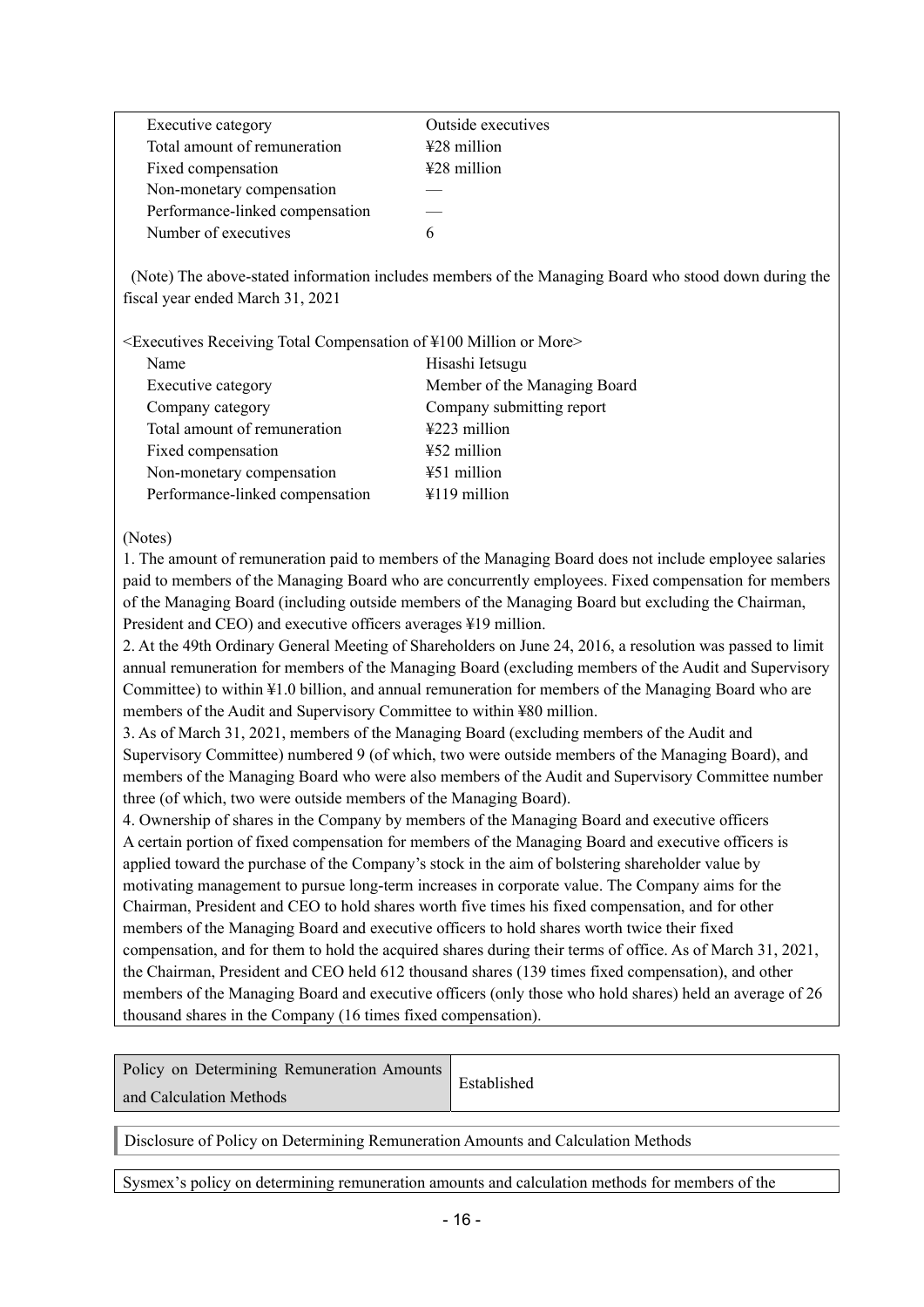Managing Board (excluding members of the Audit and Supervisory Committee and outside members of the Managing Board) uses a performance-linked method that clarifies responsibilities for success. Compensation for members of the Managing Board (excluding members of the Audit and Supervisory Committee and senior executive officers of the Managing Board) divides broadly into three categories: fixed compensation, performance-linked compensation and non-monetary compensation. Fixed compensation comprises compensation for members of the Managing Board and compensation for business execution. Position-specific factors (related to the scale and responsibility of members of the Managing Board, as well as the degree of their impact on Group management) are used to determine disbursements. Performance-linked compensation is linked to consolidated operating performance for the Group, using profit attributable to owners of the parent as an indicator. This indicator refers to net earnings for the consolidated fiscal year (sales net of expenses and profit or loss), which the Company considers an appropriate indicator for performance-linked compensation. Performance-linked compensation amounts are multiplied by a variable compensation factor within 3% of profit attributable to owners of the parent to determine the total amount of variable compensation, which is disbursed on an individual basis in accordance with success. As non-monetary compensation, Sysmex uses an officer shareholding association system to facilitate monthly purchases of Sysmex shares for a specific amount (compensation as a mediumto long-term incentive) and other share compensation (such as stock options). By encouraging officers to acquire and hold the Company's shares, Sysmex aims to enhance corporate value from a shareholder perspective, boost the incentive to enhance corporate performance over the medium to long term and augment personnel retention. Position-specific factors (related to the scale and responsibility of members of the Managing Board, as well as the degree of their impact on Group management) are used as standards for determining share purchase amounts and numbers. Compensation paid to members of the Audit and Supervisory Committee (excluding outside members of the Managing Board) and outside members of the Managing Board comes solely from the fixed-compensation portion of compensation for members of the Managing Board.

The Managing Board has delegated to Chairman and CEO, the task of determining individual compensation and specific details of compensation for members of the Managing Board (excluding members of the Audit and Supervisory Committee.) Details of this authority include determining the individual evaluation factors used to determine the total amount of performance-linked compensation paid to individual members of the Managing Board. Mr. Ietsugu was granted this authority because he is best positioned, in his role as representative director, to take a bird's-eye view of overall operating performance and assess the businesses for which individual members of the Managing Board are responsible. To ensure that the representative director uses this authority appropriately, the Managing Board confirms the appropriateness of the process for determining officer compensation and compensation amounts via the Audit and Supervisory Committee. This committee has three members (of whom two are outside members of the Managing Board).

#### **[Supporting System for Outside Directors]**

Outside members of the Managing Board obtain necessary information by attending meetings and by accessing various databases. No dedicated staff is provided, but outside directors are provided support via the Corporate Executive Office and the Internal Audit Office, which is the Company's internal audit division.

### **2. Matters on Functions of Business Execution, Auditing, Oversight, Nomination and Remuneration Decisions (Overview of Current Corporate Governance System)**

The Managing Board consists of 12 members (including one woman). The board, which meets regularly once a month, in principle, and convenes extraordinary meetings as necessary, is the body for making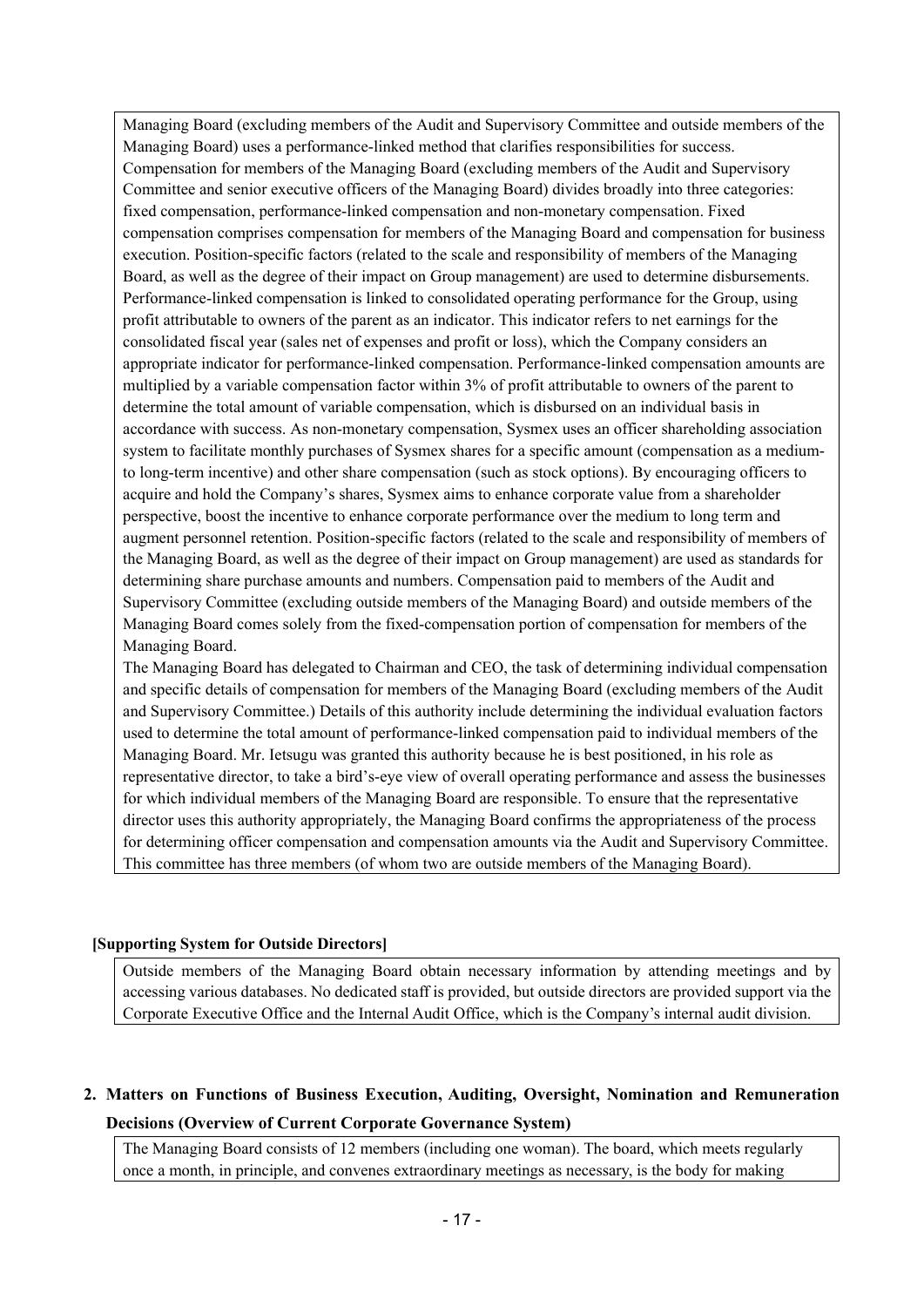important management decisions and supervising executive officers. Furthermore, we have set the minimum rate of attendance at meetings of the Managing Board at 75%, aiming to ensure higher effectiveness.

The Global Strategic Committee consists of the chairman and CEO and senior executive officers and serves as an advisory body to assist decision-making by the chairman and CEO. As a rule, this committee meets once a month to deliberate and discuss the Group's medium- to long-term management direction and important strategies and issues.

The Steering Committee consists of executive officers. The committee meets once a month, in principle, to discuss, deliberate and report on projects that are important projects with regard to advancing the Group's plans for the fiscal year.

The Internal Control Committee is made up of senior executive officers and members of the Audit and Supervisory Committee (excluding outside members of the Managing Board). The committee serves as an advisory body to the chairman and CEO, who chairs the committee. As a rule, the committee meets four times each year to deliberate and report on important matters related to the Group's overall internal controls, including risk management.

The Compliance Committee comprises executive officers and some division leaders. The committee meets twice each year, in principle, to deliberate and report on important matters related to Group compliance.

In the fiscal year ended March 31, 2021, the Managing Board met 17 times, the Global Strategic Committee 12 times and the Steering Committee 16 times to address matters relating to management strategy and important issues facing the Group.

The Internal Audit Office, consists of 13 employees, and internal audit offices are in place at key subsidiaries. These offices confirm and evaluate the establishment and operational status of the Company's internal control system from the perspective of the sound development of the Group, issue reports based on the results of its activities, promote appropriate execution of business through improvements, advice and proposals, and conduct internal audits to contribute to the sound management of the Group.

Sysmex's Audit and Supervisory Committee comprises three members, two of whom are appointed as outside members of the Managing Board. Audit and Supervisory Committee members attend meetings of the Audit and Supervisory Committee, Managing Board, Global Strategic Committee and Steering Committee, providing a structure that enables the appropriate monitoring of business execution by members of the Managing Board. The Audit and Supervisory Committee met 20 times in the fiscal year ended March 31, 2021. The Audit and Supervisory Committee also maintains close relations with the internal audit divisions and divisions in charge of internal control in conducting audits. A system is also in place for the committee to issue directions to the internal audit divisions, if necessary. The Audit and Supervisory Committee works closely with the accounting auditors to confirm the audit plans and the audit results, exchanging information and opinions, such as when conducting internal control related to financial reporting. Going forward, the Audit and Supervisory Committee will continue to enhance management soundness by auditing and supervising members of the Managing Board, as appropriate, based on laws and regulations.

The Audit and Supervisory Committee will work closely with the accounting auditors on the audit plans report (annual) and the audit results reports (annual), exchanging information and opinions as necessary, such as when conducting internal control audits related to financial reporting.

The Company has contracted with Deloitte Touche Tohmatsu LLC to perform a certified public accountants audit. In addition to conducting an audit of the entire Sysmex Group, the Company maintains an environment that makes it possible to rapidly cope with changes in the accounting system.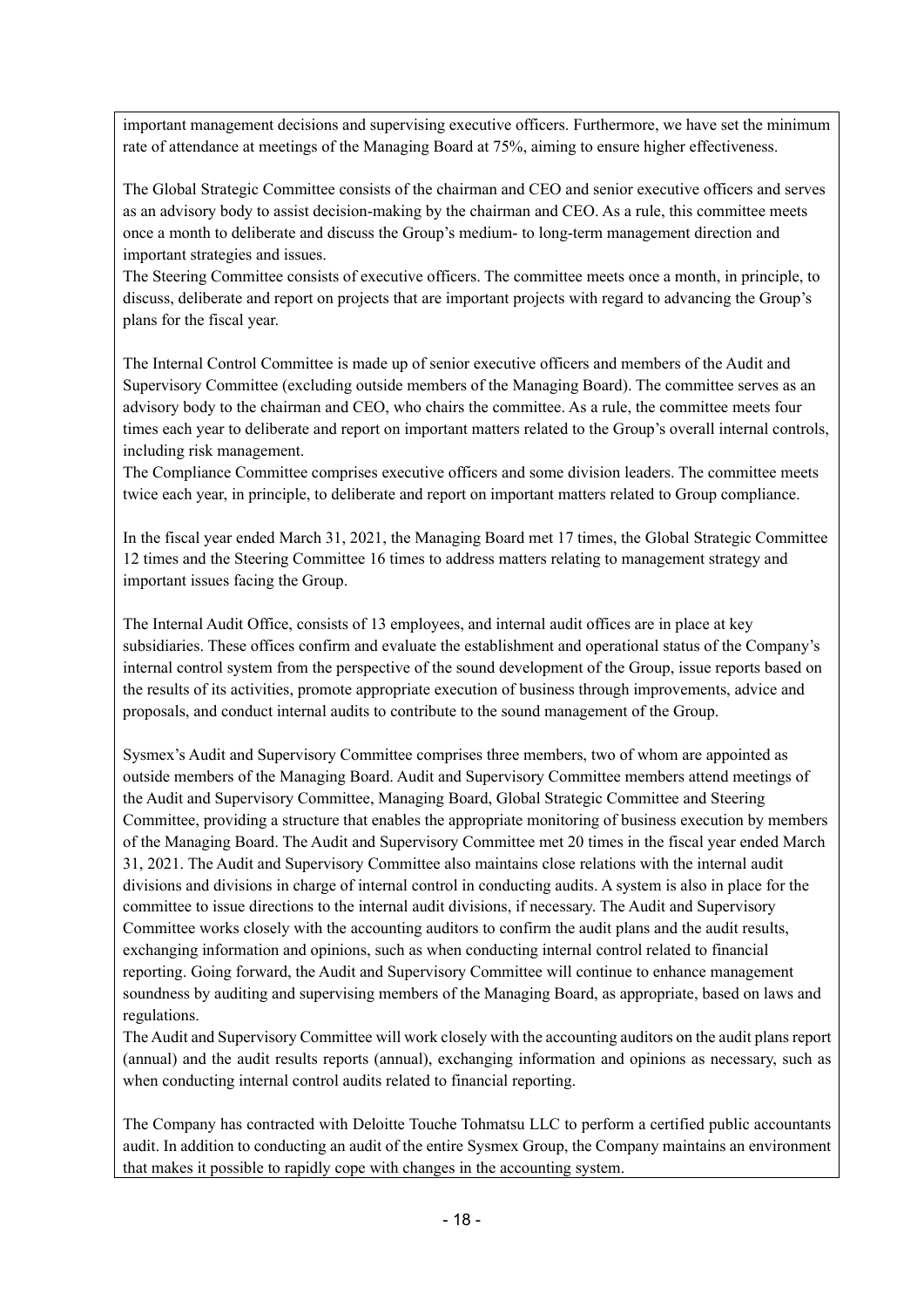The Company has contracts in place with several law offices and maintains a structure to solicit and obtain advice on important matters as necessary.

#### **3. Reasons for Adoption of Current Corporate Governance System**

To reinforce the Managing Board's audit and supervisory functions, enhance management transparency and objectivity, the Company has adopted the system of a company with an Audit and Supervisory Committee. The Company has appointed multiple independent outside members of the Managing Board. These members have extensive knowledge and deep insight related to corporate management and business. The Company believes that these members further invigorate deliberations, facilitate appropriate decisionmaking and ensure highly effective supervision of business execution. Of the three members of the Audit and Supervisory Committee, two are independent outside members of the Managing Board. In this manner, we are working to reinforce and enhance the auditing and supervisory functions. We have also introduced an executive officer system to increase the speed of business execution and decision-making, as well as to respond swiftly to changes in the operating environment.

### **III. Implementation of Measures for Shareholders and Other Stakeholders**

#### **1. Measures to Vitalize the General Shareholder Meetings and Smooth Exercise of Voting Rights**

|                                   | Supplementary Explanations                                                   |
|-----------------------------------|------------------------------------------------------------------------------|
| Early Notification of General     | To encourage the exercise of voting rights, the Company sends out its        |
| Shareholder Meeting               | convocation notices earlier than the statutorily required two weeks prior to |
|                                   | the general shareholder meeting.                                             |
| Scheduling AGMs Avoiding          | The Company sets its general shareholder meeting date to encourage           |
| the Peak Day                      | attendance by numerous shareholders.                                         |
| Allowing Electronic Exercise      | The Company allows for the Internet-based exercise of voting rights in order |
| of Voting Rights                  | to provide choices for exercising voting rights, increase convenience and    |
|                                   | enable numerous shareholders to exercise their voting rights.                |
| Participation<br>in<br>Electronic | The Company employs a platform to improve the environment for the            |
| <b>Voting Platform</b>            | exercise of voting rights by institutional investors.                        |
| Providing Convocation Notice      | The Company prepares an English translation of the convocation notice        |
| in English                        | (summary), which it provides to foreign shareholders.                        |
| Other                             | Slide images are used during the reporting of reporting items at the general |
|                                   | shareholder meeting in order to provide easy-to-understand explanations.     |

#### **2. IR Activities**

|                                | <b>Supplementary Explanations</b>                                | Explanations by the |
|--------------------------------|------------------------------------------------------------------|---------------------|
|                                |                                                                  | Representative      |
|                                |                                                                  | Himself /Herself    |
|                                | Preparation and Publication of   Posted on the Company's website |                     |
| Disclosure Policy              |                                                                  |                     |
| Regular Investor Briefings for | To provide an overview of the Company explaining                 | <b>Yes</b>          |
| Individual Investors           | its strategies, the Company strives to encourage a               |                     |
|                                | better understanding among individual investors. To              |                     |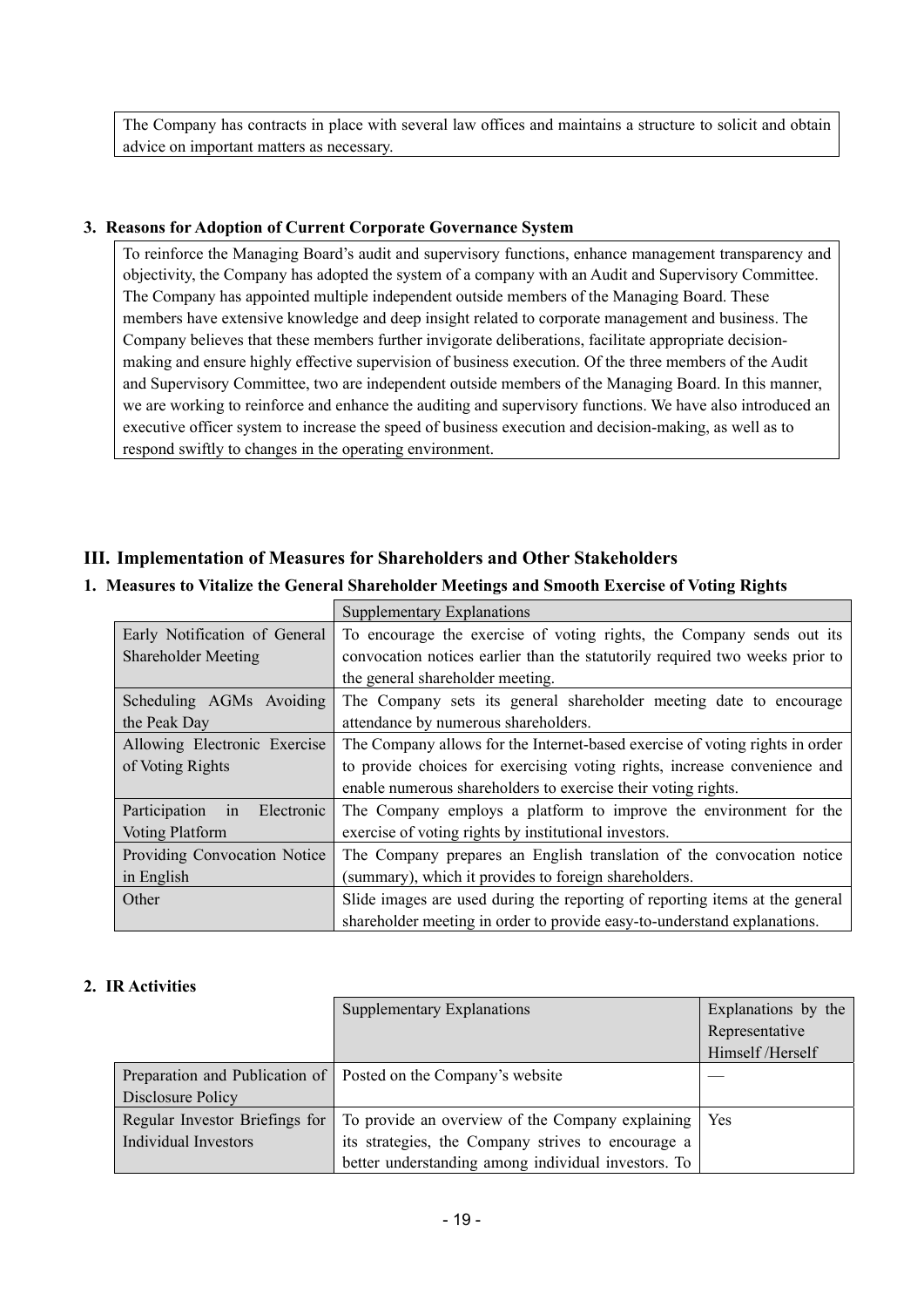|                                  | this end, the Company regularly (typically, once or      |     |
|----------------------------------|----------------------------------------------------------|-----|
|                                  | twice each year) participates in briefings for           |     |
|                                  | individual<br>investors<br>sponsored<br>by<br>securities |     |
|                                  | companies and other parties. During the fiscal year      |     |
|                                  | ended March 31, 2021, Sysmex held company                |     |
|                                  | briefings online to help prevent the COVID-19            |     |
|                                  | pandemic from spreading. Going forward, the              |     |
|                                  | Company will consider the best format for such           |     |
|                                  | briefings, taking the status of infections into account. |     |
| Regular Investor Briefings for   | The Company conducts business results briefings          | Yes |
| Institutional<br>Analysts<br>and | promptly following its announcement of fiscal year-      |     |
| Investors                        | end and interim financial results. To help prevent the   |     |
|                                  | COVID-19 pandemic from spreading, the Company            |     |
|                                  | will continue to hold teleconferences. Going             |     |
|                                  | forward, the Company will consider to consider the       |     |
|                                  | best format, taking the status of infections into        |     |
|                                  | account.                                                 |     |
| Regular Investor Briefings for   | The Company regularly (two or three times each           | Yes |
| <b>Overseas Investors</b>        | year) meets individually with overseas institutional     |     |
|                                  | investors, as well as communicating via telephone        |     |
|                                  | and online, to explain its financial reports and future  |     |
|                                  | strategies. The Company also participates in             |     |
|                                  | conferences (briefings) sponsored by securities          |     |
|                                  | companies.<br>At our IR events (technology               |     |
|                                  | presentations, IR Day), we provide simultaneous          |     |
|                                  | English interpretation in the aim of promoting fair      |     |
|                                  | disclosure.                                              |     |
| Posting of IR Materials on       | The Company discloses various IR-related materials       |     |
| Website                          | on its website (in Japanese and English), including the  |     |
|                                  | posting of voice recordings of business results          |     |
|                                  | briefings and the materials distributed at these         |     |
|                                  | meetings, in an effort to promote fair disclosure. As    |     |
|                                  | materials, the Company posts financial<br>IR             |     |
|                                  | information, presentation materials, securities reports  |     |
|                                  | (including quarterly financial results), Company         |     |
|                                  | briefing pamphlets and a video overview of the           |     |
|                                  | Company, as well as messages from the Chairman and       |     |
|                                  | CEO and explanations of the state of corporate           |     |
|                                  | governance.                                              |     |
| Establishment of Department      | The IR & Corporate Communication Department is           |     |
| and/or Manager in Charge of      | responsible for IR activities, working with the          |     |
| IR                               | chairman and CEO and the director in charge of IR on     |     |
|                                  | the Company's IR activities.                             |     |
| Other                            |                                                          |     |
|                                  |                                                          |     |

#### **3. Measures to Ensure Due Respect for Stakeholders**

| .                        |
|--------------------------|
| $-112$<br>-ш.<br>$\cdot$ |
|                          |
|                          |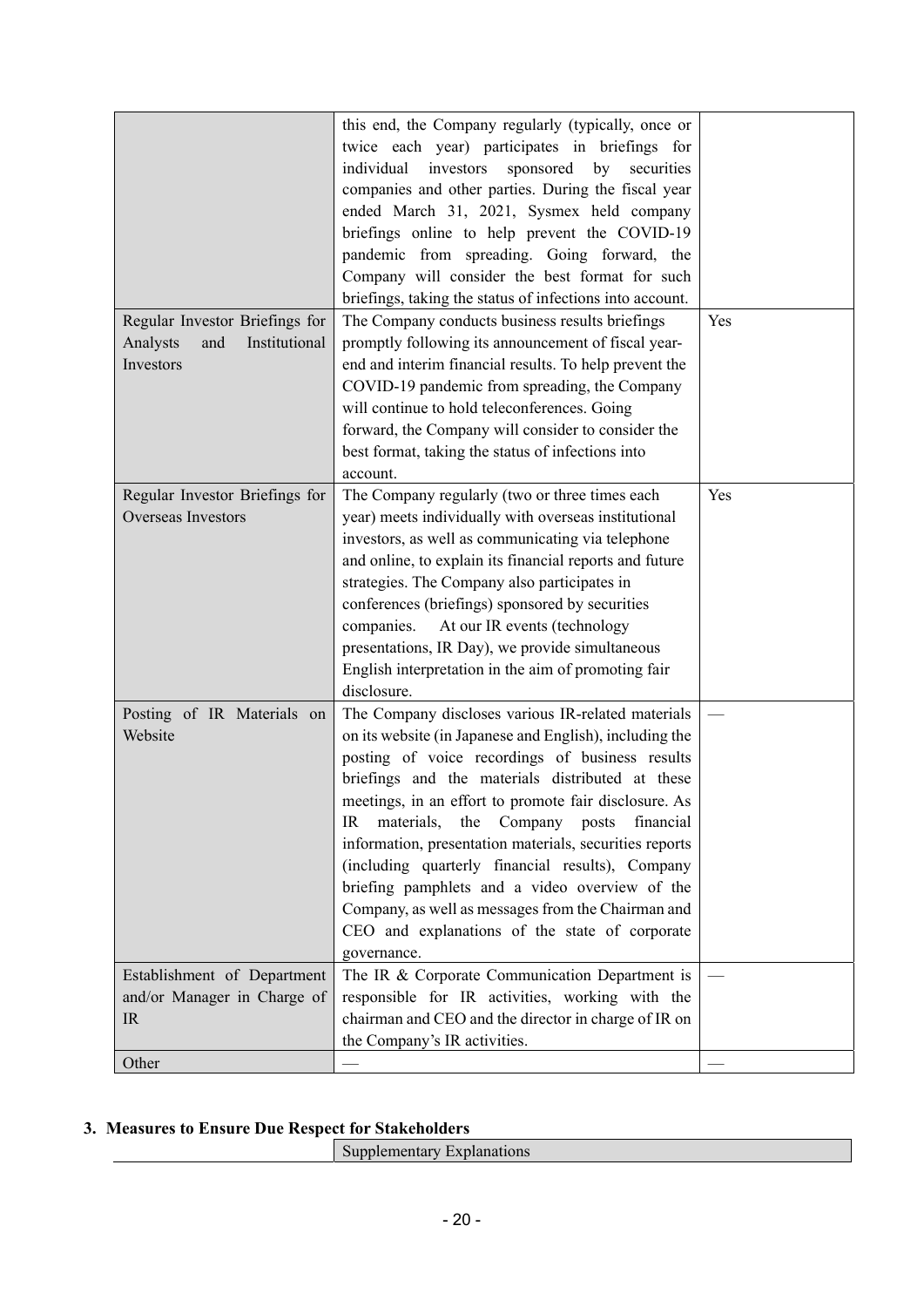| Stipulation of Internal Rules  | Sysmex has formulated a variety of regulations aimed at respecting the                                                                       |  |
|--------------------------------|----------------------------------------------------------------------------------------------------------------------------------------------|--|
| for Respecting the Position of | position of shareholders. These include Insider Trading Regulations,                                                                         |  |
| <b>Stakeholders</b>            | Environmental Manual Management Regulations, Personal Information                                                                            |  |
|                                | Protection Regulations, Compliance Regulations and Ethics Regulations on                                                                     |  |
|                                | Clinical Research and Development.                                                                                                           |  |
| Implementation<br>of           | The Company has identified priority issues to be addressed (materiality                                                                      |  |
| Environmental Activities, CSR  | items) with a view to realizing a sustainable society and the sustainable                                                                    |  |
| Activities etc.                | growth of the Company, based on matters required by society, including the                                                                   |  |
|                                | 10 principles of the United Nations Global Compact; ISO 26000, the                                                                           |  |
|                                | international standard for social responsibility; and the United Nations                                                                     |  |
|                                | Sustainable Development Goals (SDGs). The Group Mid-Term                                                                                     |  |
|                                | Management Plan (fiscal years ending March 31, 2021 to 2023) sets five                                                                       |  |
|                                | sustainability targets tied to materiality, clarifying the position of CSR                                                                   |  |
|                                | activities within the overall management scheme. Related departments                                                                         |  |
|                                | reflect these targets in their promotion of execution plans and activities. The                                                              |  |
|                                | five materiality themes are: "resolution of medical issues through products                                                                  |  |
|                                | and services," "responsible provision of products and services," "realization                                                                |  |
|                                | of an attractive workplace," "environmental consideration" and                                                                               |  |
|                                | "strengthening governance."                                                                                                                  |  |
|                                | The Environmental Management Committee, which is chaired by the                                                                              |  |
|                                | environmental management officer, formulates specific environmental                                                                          |  |
|                                | action plans based on the Sysmex Eco-Vision 2025, the Company's                                                                              |  |
|                                | environmental policy and long-term environmental vision, and evaluates                                                                       |  |
|                                | implementation. In January 2021, the Company stated its agreement with                                                                       |  |
|                                | the recommendations of the Task Force on Climate-related Financial                                                                           |  |
|                                | Disclosures (TCFD). Based on this framework, the Company's managing                                                                          |  |
|                                | bodies, including the Managing Board, have identified risks and                                                                              |  |
|                                | opportunities related to climate change. The Company has conducted a                                                                         |  |
|                                | scenario analysis of the financial impact of the risks and opportunities that                                                                |  |
|                                | were identified and disclose the results in our Sustainability Data Book.                                                                    |  |
|                                | The Sustainability Data Book complements the Sysmex Report (an                                                                               |  |
|                                | integrated report), reporting detailed information to stakeholders about                                                                     |  |
|                                | Sysmex's corporate social responsibility (CSR) during the fiscal year.                                                                       |  |
|                                | Both publications are provided on the Company's website and the Tokyo                                                                        |  |
|                                | Stock Exchange's Company Announcements Service.                                                                                              |  |
| Development of Policies<br>on  | In accordance with its information disclosure regulations, the Company                                                                       |  |
| Information<br>Provision<br>to | discloses information in line with the laws and regulations on the exchange                                                                  |  |
| Stakeholders                   | of financial instruments and timely disclosure regulations of financial<br>instruments exchanges. The Company also has set its own voluntary |  |
|                                | standards for information disclosure that include information not subject to                                                                 |  |
|                                | timely disclosure regulations, and has formulated a basic policy on                                                                          |  |
|                                | information disclosure that strives to disclose information proactively and                                                                  |  |
|                                | fairly.                                                                                                                                      |  |
| Other                          |                                                                                                                                              |  |
|                                |                                                                                                                                              |  |

# **IV. Matters Related to the Internal Control System**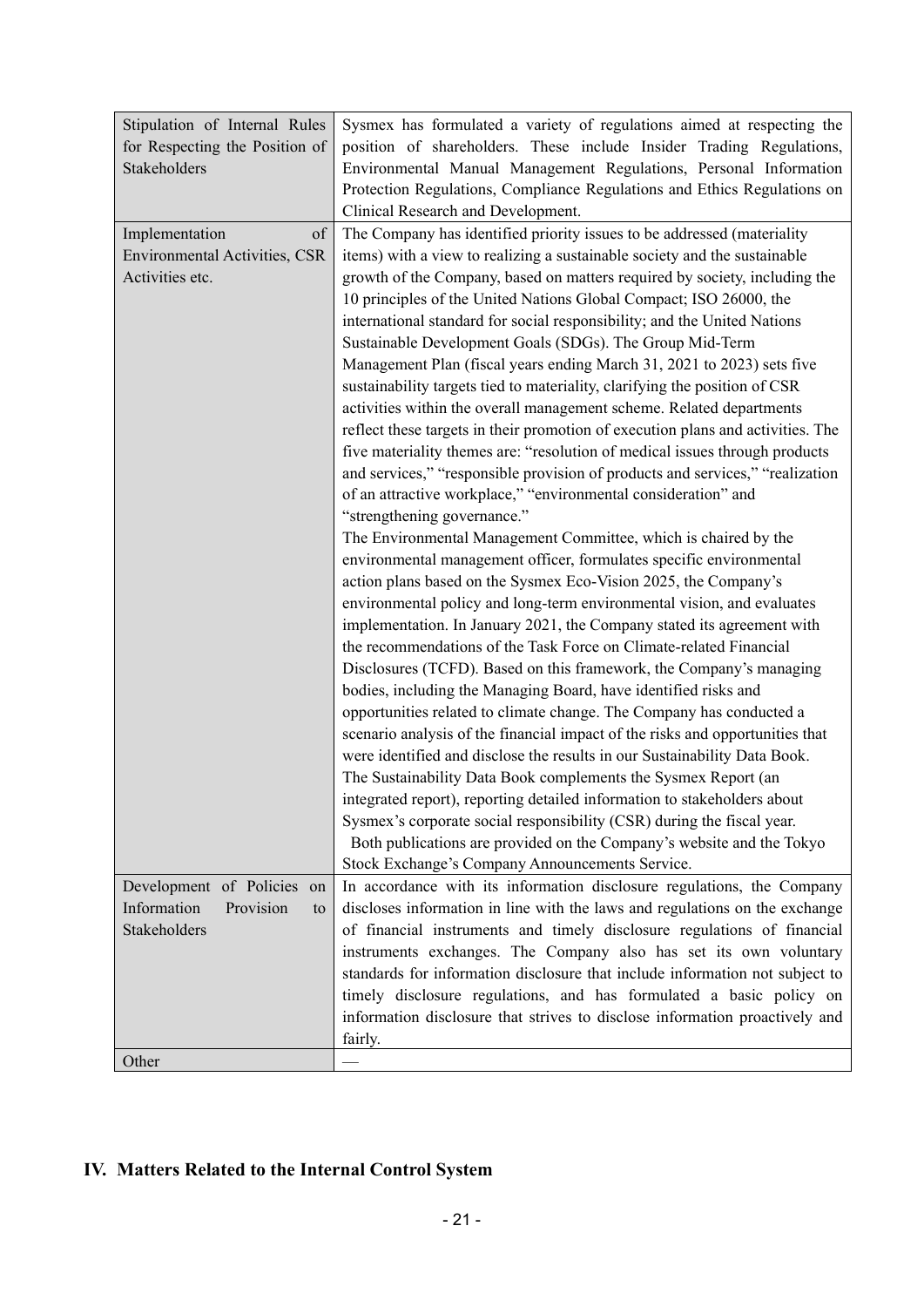#### **1. Basic Views on Internal Control System and the Progress of System Development**

#### 1. Basic Policy

(1)Sysmex Corporation and its Subsidiaries (the "Sysmex Group") has defined the "Sysmex Way", the Group corporate philosophy that serves as a cornerstone for all Sysmex Group activities by defining our stance, directions of pursuit and values, and our corporate behaviors toward stakeholders. Executives and employees conduct business activities in accordance with this philosophy.

(2)Sysmex has established and applies a system required for ensuring appropriate operations, which forms the basis for processes required for maintaining organizational soundness and, by realizing the "Sysmex Way", contributes toward the achievement of business objectives and the enhancement of corporate value. (3)The Managing Board has formulated the Basic Policy for the Internal Control System outlined. The board directs and supervises the implementation status of internal controls, confirms the status of its maintenance and operation, as well as its appropriateness, making revisions as necessary. To augment effectiveness, the Internal Control Committee and a specialized organization have been established as organizations dedicated to internal control, which maintain and apply the internal control system. This committee is chaired by the president and representative director, who has overall responsibility for internal control.

2. Systems to Ensure the Appropriateness of Business Activities in the Corporate Group Sysmex has formulated the "Sysmex Way" and core behaviors based on this philosophy and promotes appropriate operations throughout the Group. In accordance with the Basic Policy for the Internal Control System formulated by the Managing Board, Sysmex promotes the overall maintenance and application of internal control across the Group, centered on the Internal Control Committee and a specialized organization for internal control. In each control area, such as compliance and risk management, Sysmex has established administrative sections and committees, formulated related global regulations, and put in place and operates a system to ensure operational appropriateness as a group.

Internal audit offices are in place at key subsidiaries, and Sysmex's Internal Audit Office conducts audits of the Sysmex Group as a whole from a regional and companywide perspective. Based on its regulations relating to the management of affiliated companies, Sysmex respects the autonomy of the management of subsidiaries and other affiliated companies and ensures the appropriateness of business activities throughout the Sysmex Group by such means as periodic reporting on the details of their business activities and advance discussion concerning important matters.

3. System for Ensuring the Execution of Duties Is Compliant with the Law and the Articles of Incorporation The Sysmex Group defines compliance as "the conduct of open and aboveboard business activities on the basis of observance of laws and regulations and high ethical standards" and maintain a system to ensure compliance as described below.

Recognizing that compliance countermeasures are the first and most important way to maintain society's trust and counter risk, Sysmex operates a groupwide risk management system, under which the Compliance Committee is established as the umbrella organization for compliance. The Sysmex Group has formulated a Global Compliance Code that applies to employees and members of the Managing Board and rigorously ensures compliance through education and training. The Sysmex Group promotes the rapid detection and correction of violations of the law or the Articles of Incorporation by means of an internal compliancerelated reporting system, and conducts audits of the compliance structure by means of the Internal Audit Office.

4. System for the Retention and Management of Information

Sysmex has formulated Global Document Management Regulations. In accordance with these regulations, the Group appropriately retains and manages minutes of Managing Board and other important meetings, as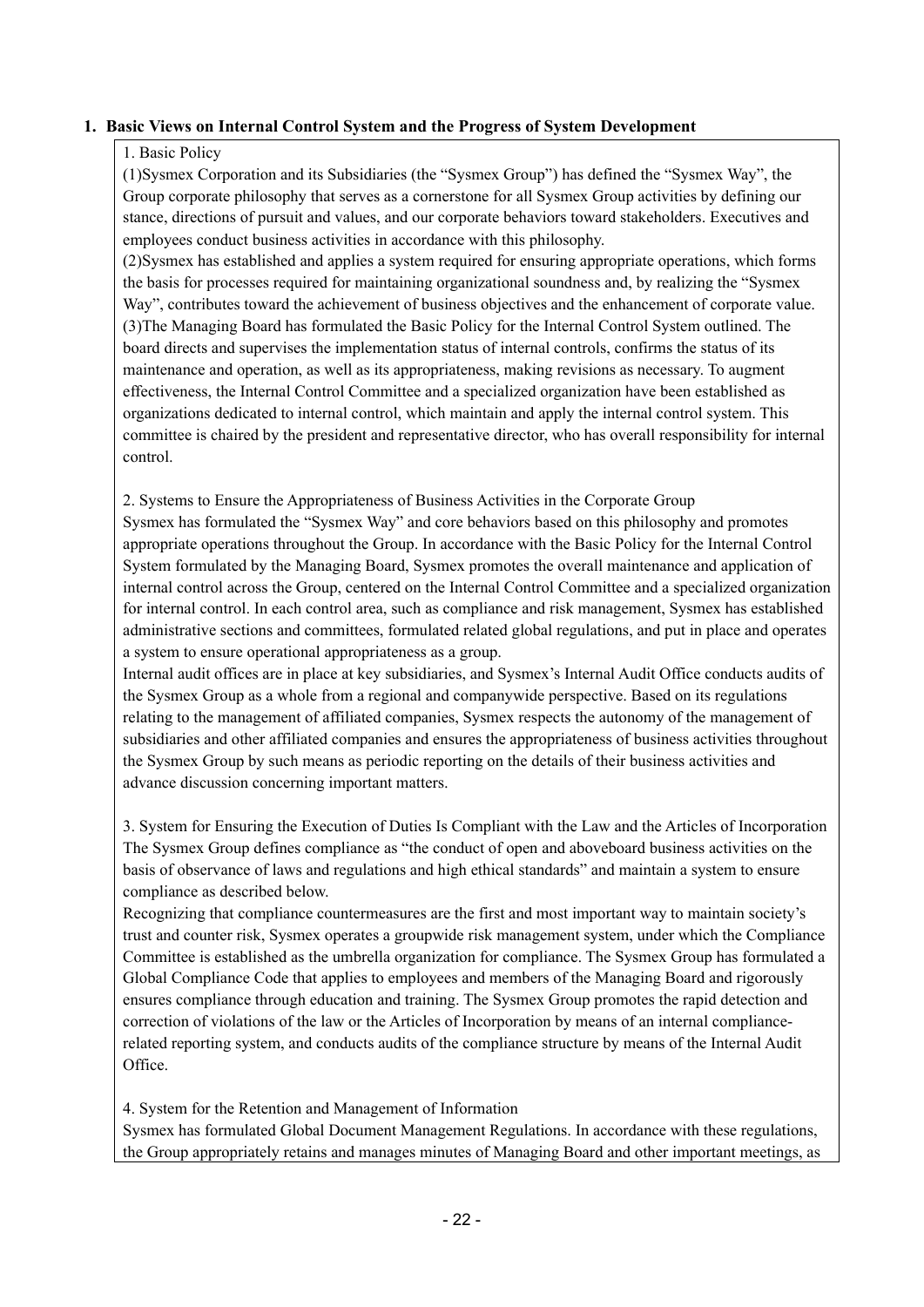well as other information relating to the execution of duties by members of the Managing Board, and maintains the information in a state available for inspection as necessary.

5. Regulations Concerning the Management of Risk and Other Systems

To maintain a structure concerning risk management, Sysmex complies with risk management regulations and strives to mitigate risk, centered on the Internal Control Committee, for the integrated management of internal control throughout the Group. The Internal Control Committee endeavors to discover foreseeable risks, select the most important of these risks, clarify the sections responsible for coping with risks, work with these sections, business divisions and other risk owners, establish countermeasures and confirm the implementation status of these countermeasures.

6. Systems to Ensure the Efficient Execution of Duties

Sysmex has positioned the Managing Board as the institution to make important management decisions and supervise the execution of duties. The Company has introduced the executive officer system to be capable of making swifter operating decisions and reinforce management functions in order to respond quickly to changes in the business environment.

The Sysmex Group clarifies decision-making procedures and ensures efficient business operations based on organization regulations, scope of authority regulations, regulations concerning the management of affiliated companies, and others. In addition, the Group formulates mid-term plans and annual management plans, periodically confirms the progress made with those plans and takes any necessary measures.

7. Assignment of Employees to Assist the Audit and Supervisory Committee

At Sysmex, the Internal Audit Office provides organizational assistance for the duties of the Audit and Supervisory Committee.

When employees at the Internal Audit Office assist the Audit and Supervisory Committee in its duties, they obey the Audit and Supervisory Committee's orders and instructions.

To ensure the independence of members of the Managing Board (excluding members of the Managing Board who are Audit and Supervisory Committee members), personnel matters involving employees of the Internal Audit Office (including appointments, transfers and disciplinary actions) are discussed in advance with the Audit and Supervisory Committee.

8. Policy on Handling Audit Expenses

Sysmex has in place a budget corresponding to the annual audit plan in order to defray the expenses required for the execution of duties by the Audit and Supervisory Committee. Procedures are handled appropriately in the event additional expenses are required for the execution of duties by the Audit and Supervisory Committee.

9. Systems Related to Reporting to the Audit and Supervisory Committee and Other Systems for Ensuring Effective and Efficient Auditing by the Audit and Supervisory Committee

If a member of the Managing Board or employee of the Group discovers a violation of the law or the Articles of Incorporation or a material fact that poses risk of causing significant damage to the Sysmex Group, that fact is promptly reported to the Audit and Supervisory Committee according to the prescribed regulations and procedures. Members of the Audit and Supervisory Committee also attend Managing Board, Steering Committee and other important meetings, read important documents such as approval requests, and request explanations from members of the Managing Board and employees of the Sysmex Group as necessary.

Sysmex prohibits dismissal or any other disadvantageous treatment to members of the Managing Board and employees of the Sysmex Group who report information as outlined above.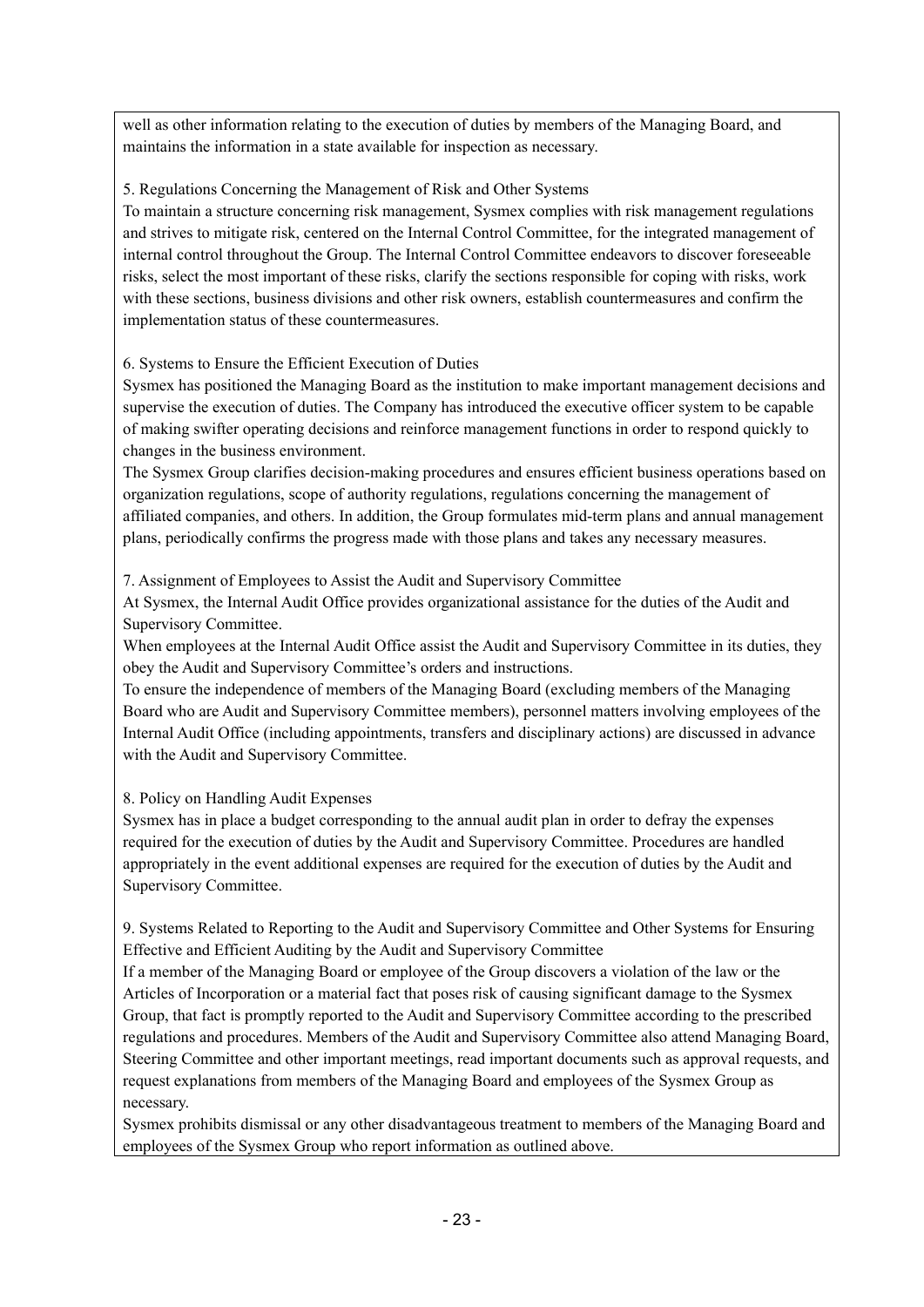#### **2. Basic Views on Eliminating Anti-Social Forces**

Sysmex has in place a Compliance Code that applies to all executives and associates throughout the Sysmex Group. We maintain absolutely no relationships with antisocial forces, and we take a firm stand to thoroughly counter any such forces.

Our education and training programs for executives and associates provide a thorough grounding on the exclusion of antisocial forces. We have an internal reporting system in place to respond quickly and appropriately to any overtures. Furthermore, we maintain close relations with specialized outside institutions to gather information about the activities of antisocial forces.

#### **V. Other**

#### **1. Adoption of Anti-Takeover Measures**

Adoption of Anti-Takeover Measures Not Adopted

Supplementary Explanation

At present, the Company has adopted no particular takeover defense measures.

#### **2. Other Matters Concerning to Corporate Governance System**

1. Basic Policy on Timely Disclosure

To ensure that it is trusted by society at large, Sysmex maintains a basic policy of disclosing information to shareholders, investors, customers and other stakeholders fairly, swiftly, accurately and in an easy-tounderstand manner. In addition to exchanging information in accordance with the Financial Instruments and Exchange Act, related laws and regulations, and stock exchange listing regulations, we endeavor to fairly and promptly disclose information about the Company that is easy to understand and useful.

#### 2. Internal System for Timely Disclosure

In accordance with its basic policy on timely disclosure, Sysmex has formulated information disclosure regulations that define its internal framework and methods related to information disclosure. These regulations establish an Information Disclosure Committee as an advisory body to assist the executive responsible for information disclosure in decision-making. The committee is chaired by the Executive Vice President of the General Affairs Division, which serves as the committee's secretariat. The General Affairs Department and the Corporate Communication Department are designated as the departments in charge of information disclosure. In principle, corporate information is disclosed by the departments in charge of information disclosure on the instruction of the person responsible for information disclosure.

#### 3. Timely Disclosure Method

The Company discloses corporate information by posting securities reports and other financial reports, registering it on TDnet, distributing press releases, posting information on its website or some combination of these methods.

4. Monitoring of the Timely Disclosure System